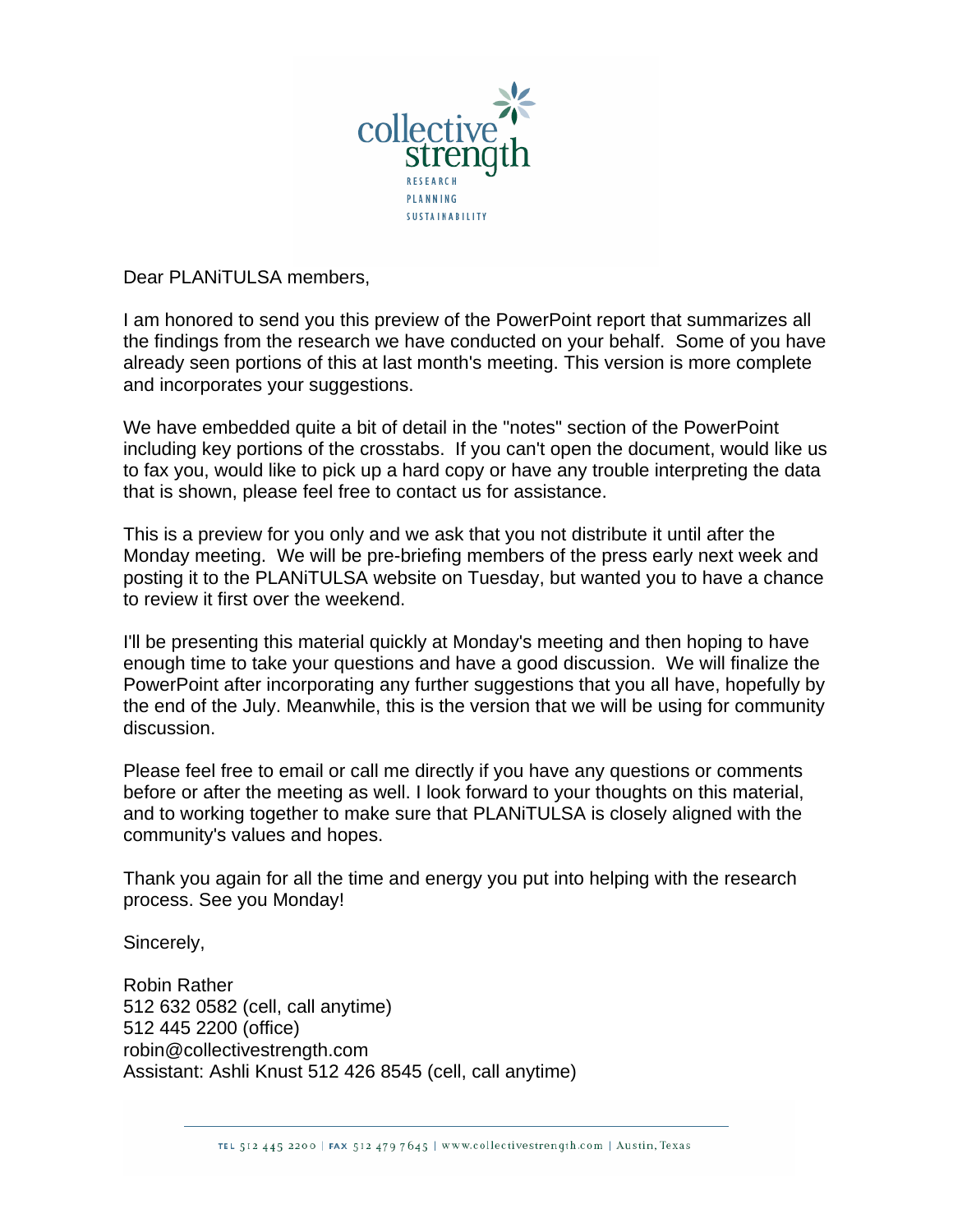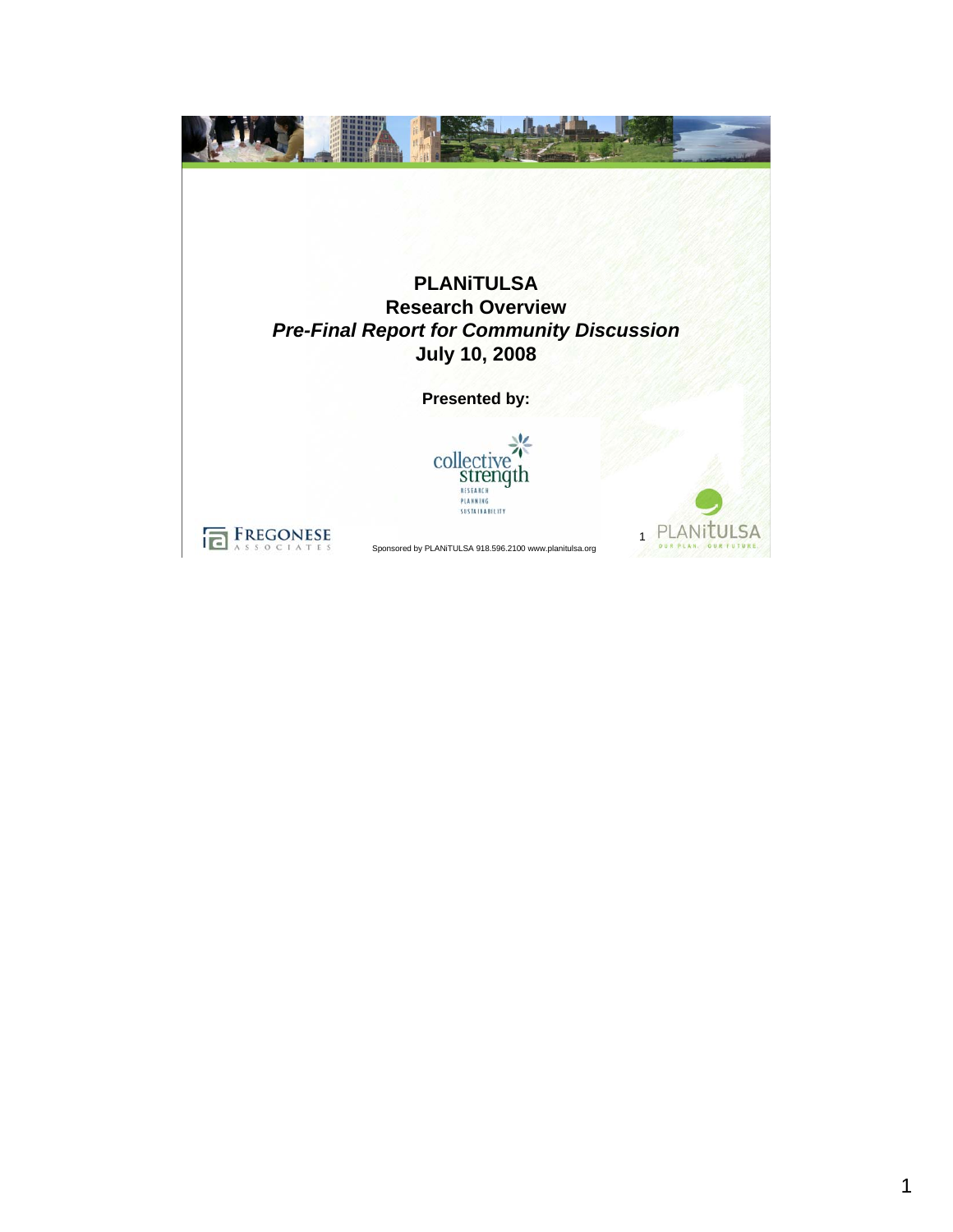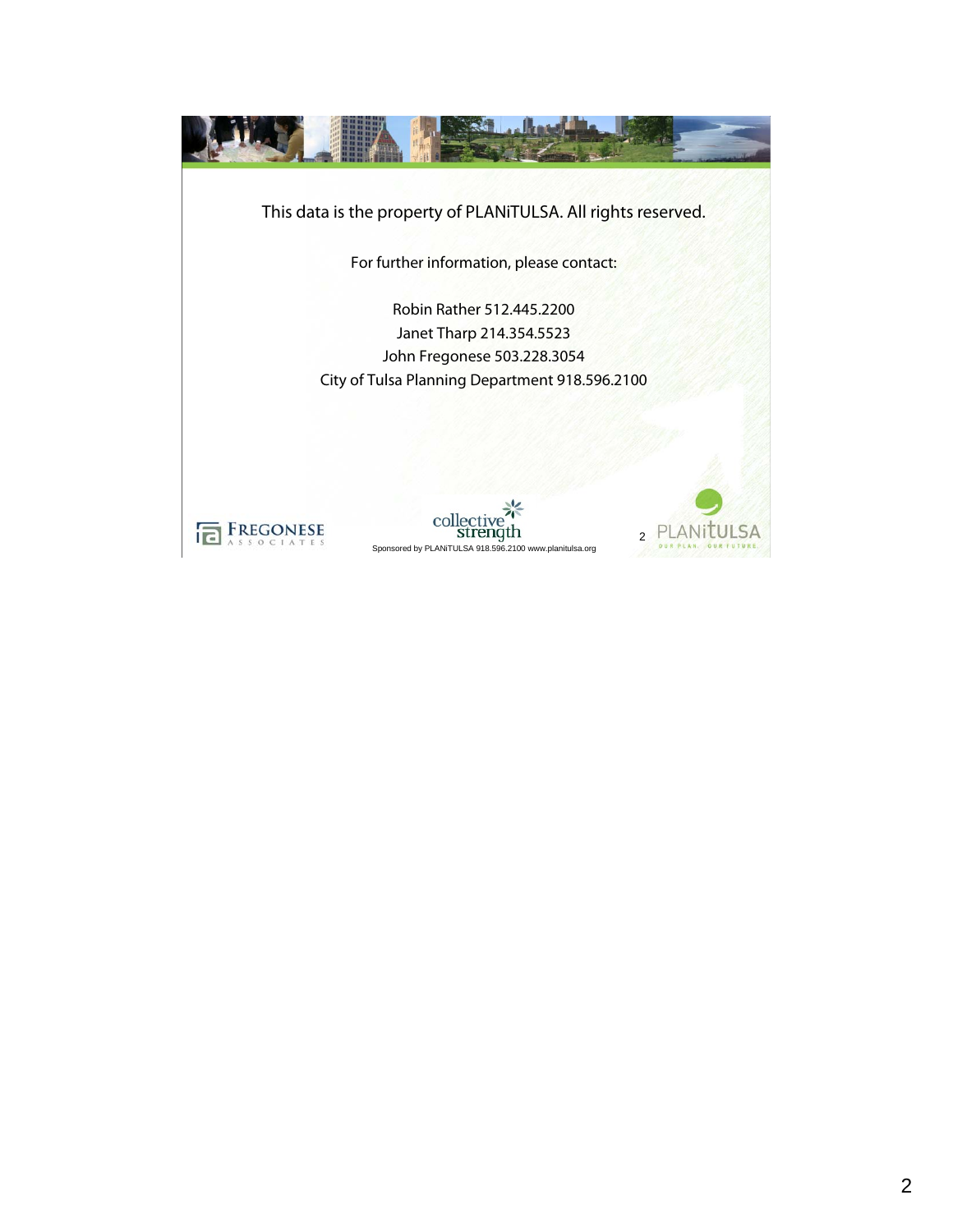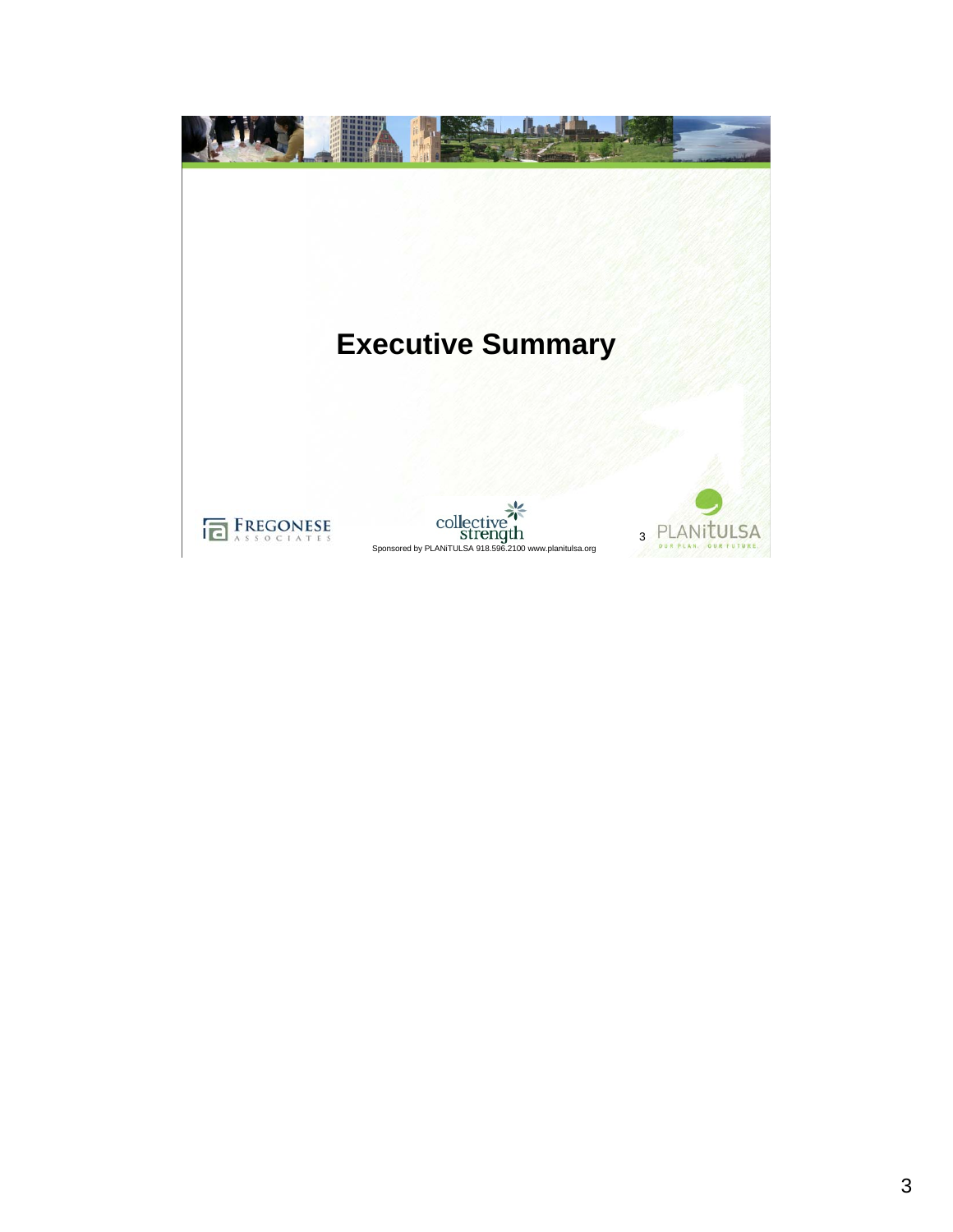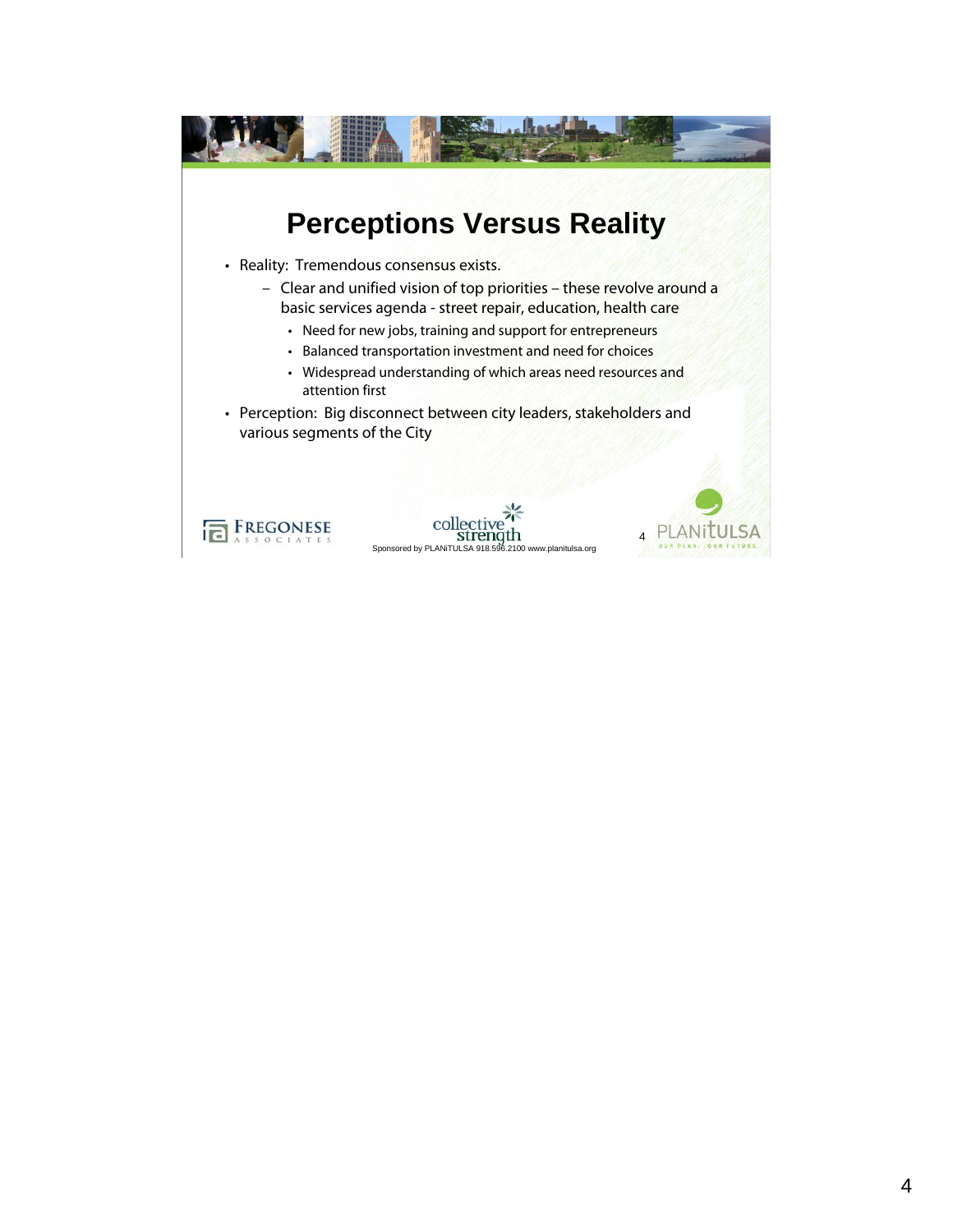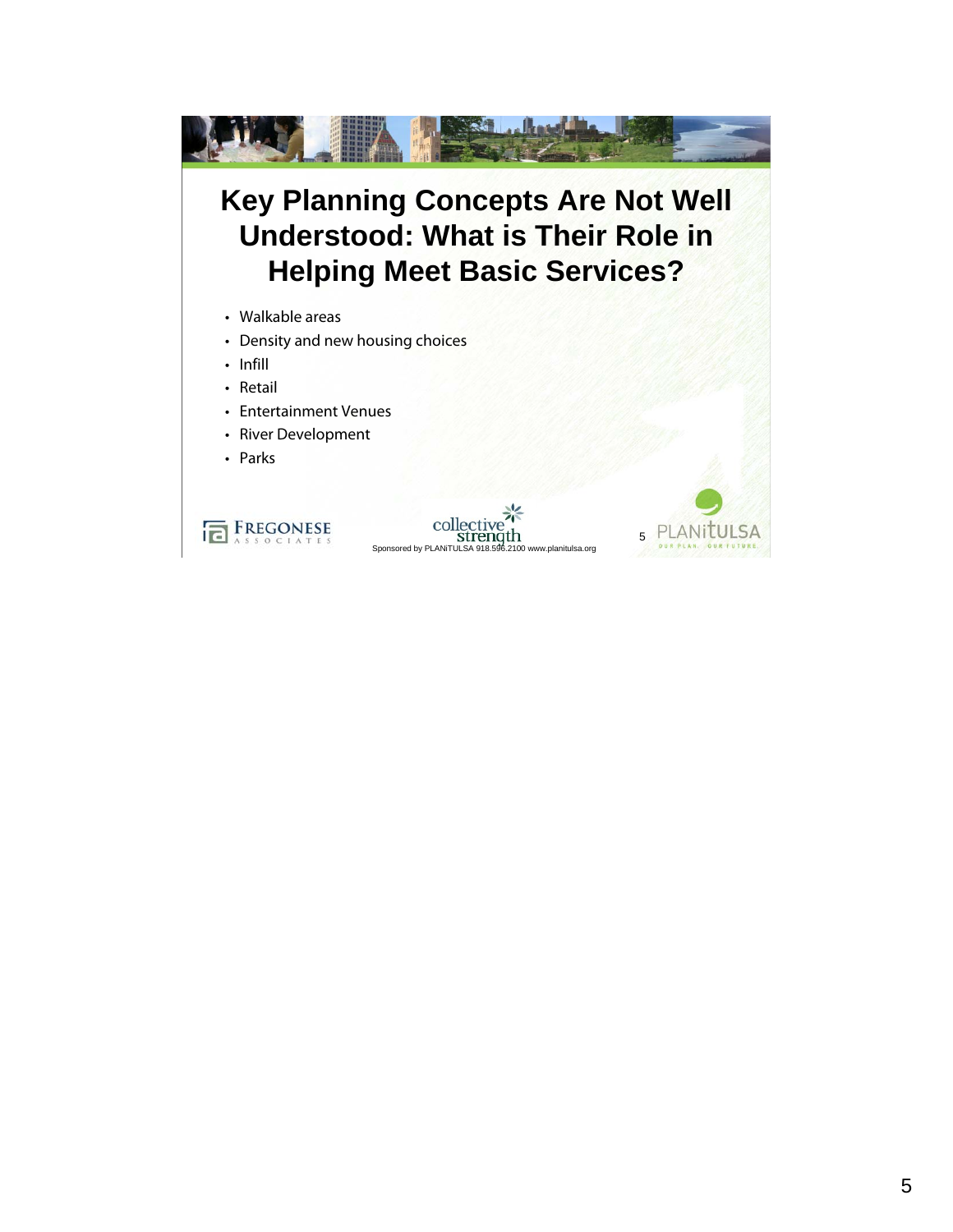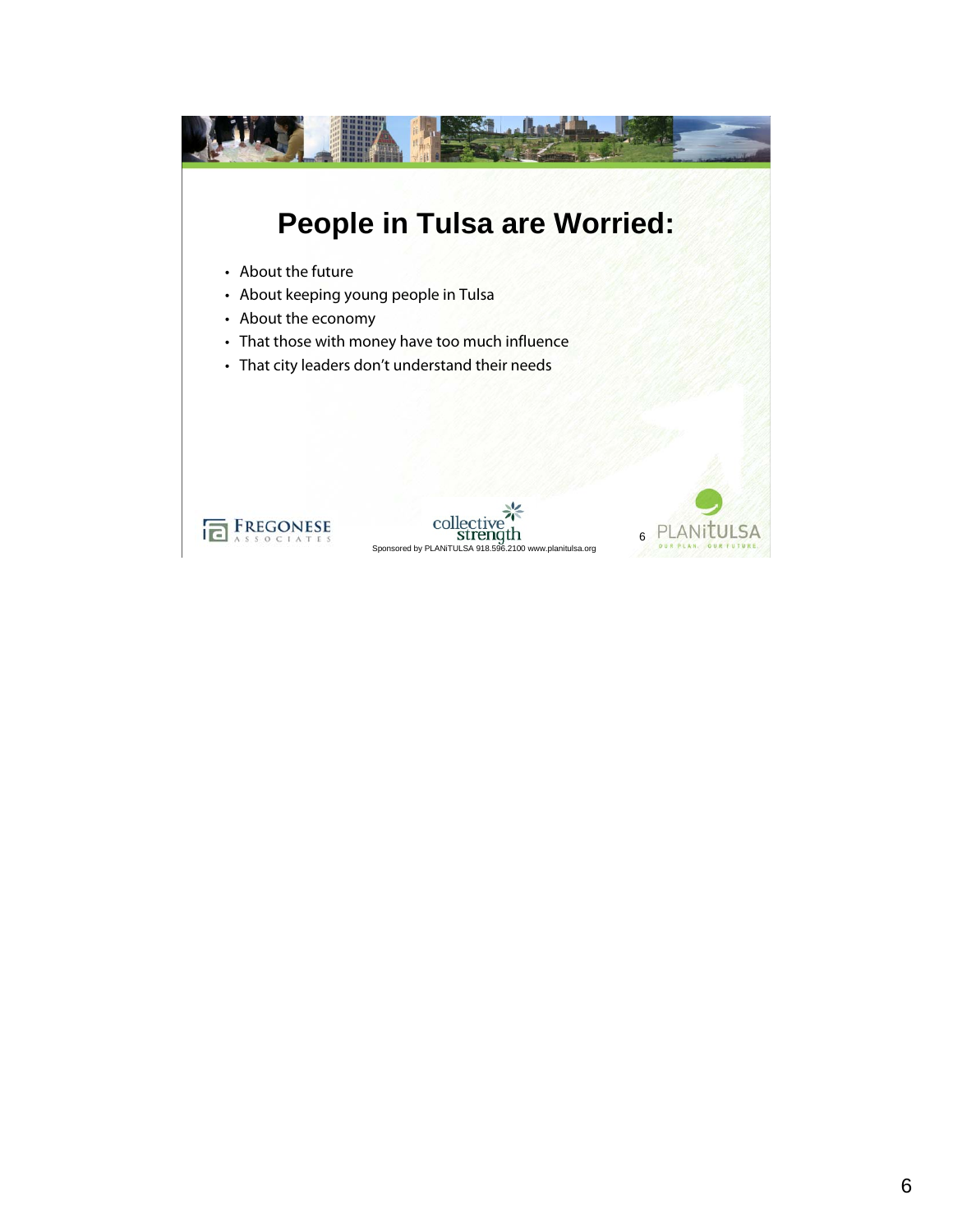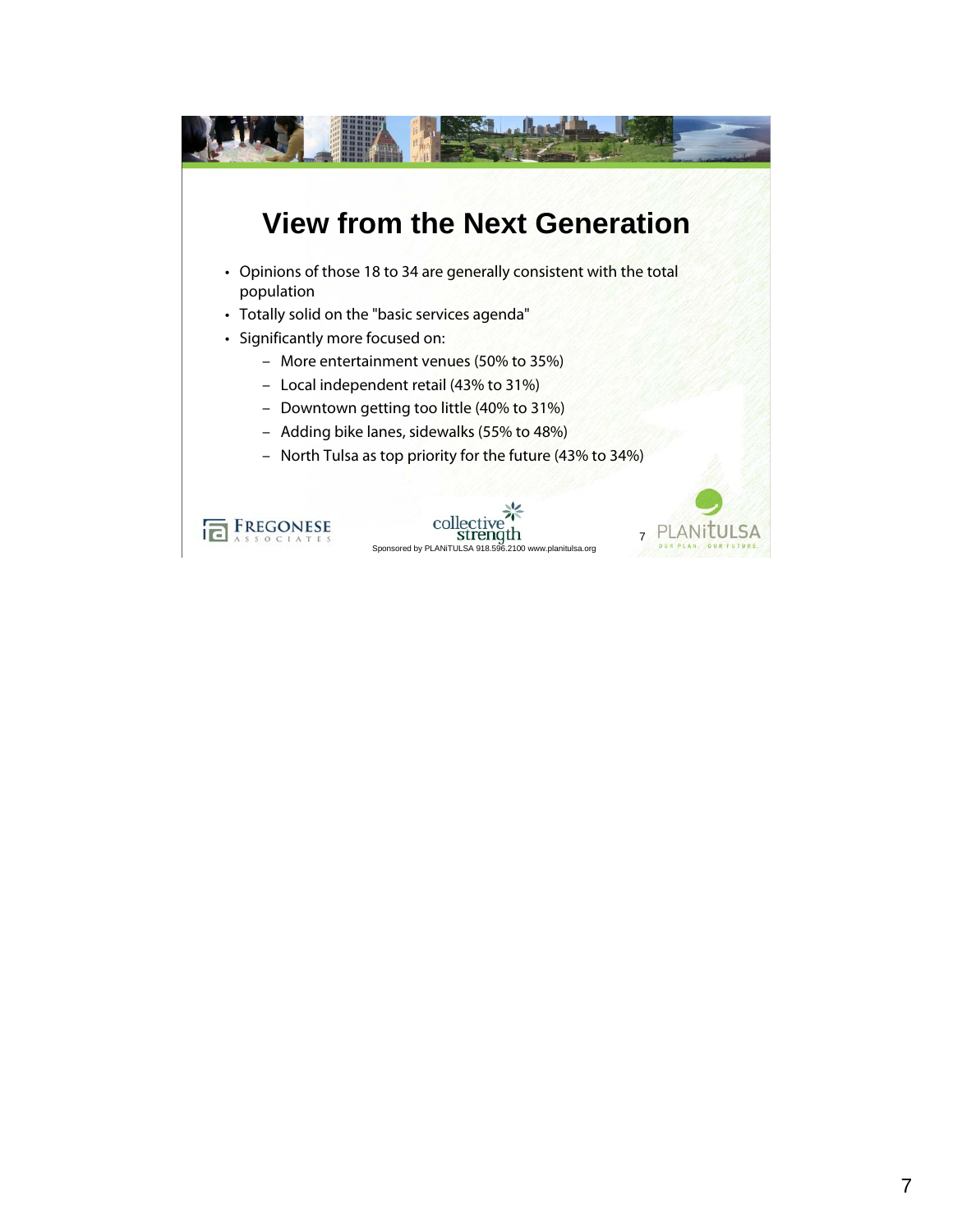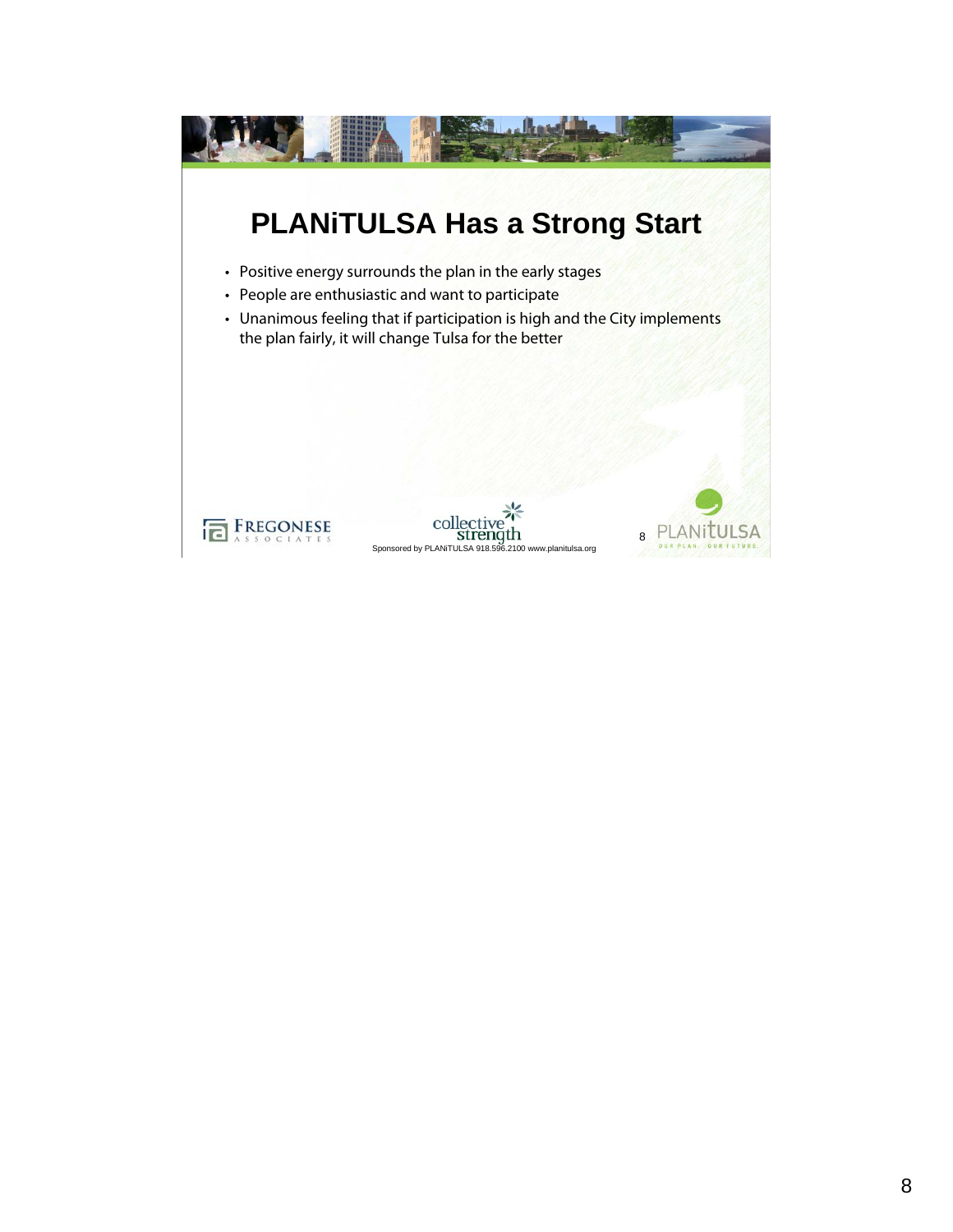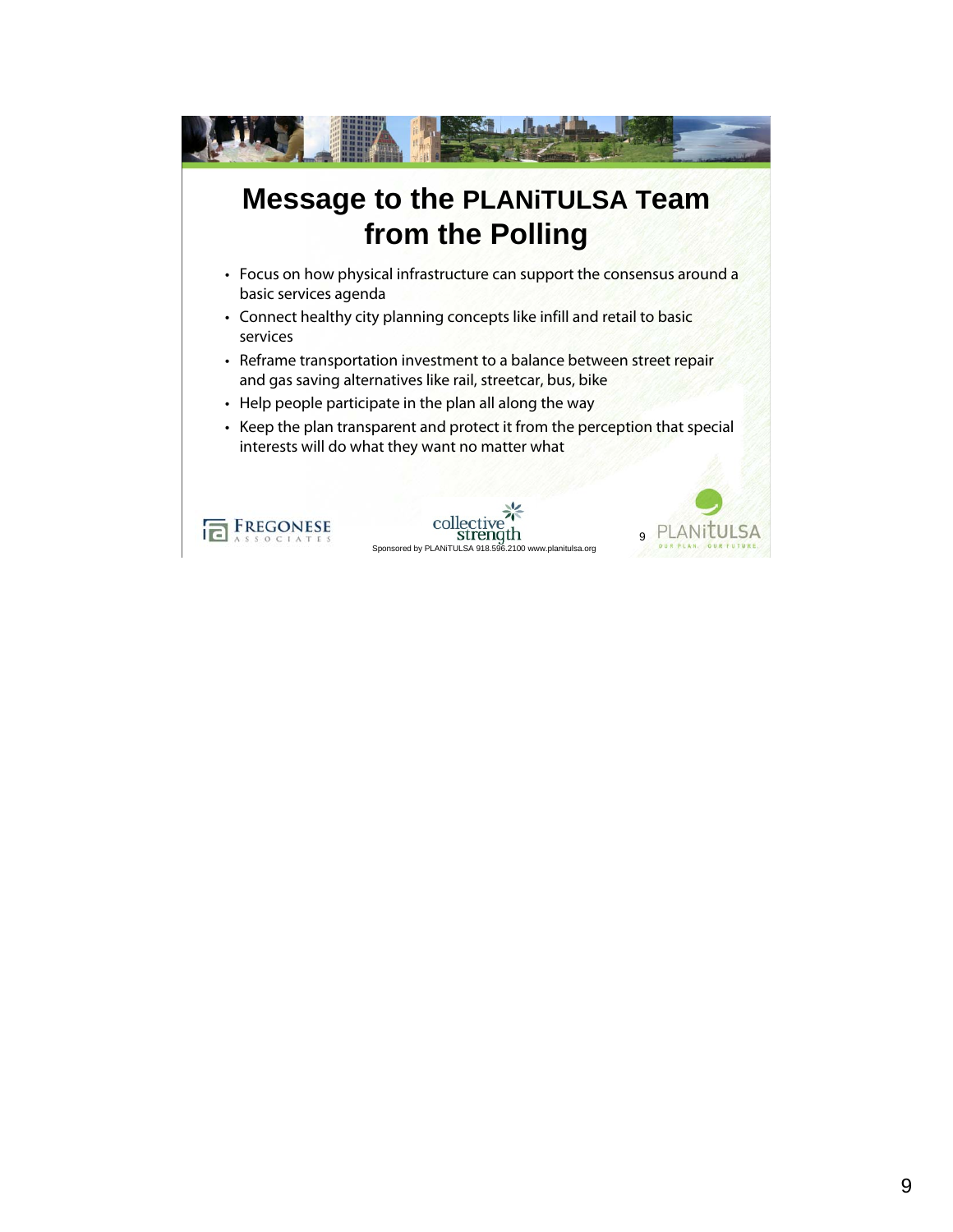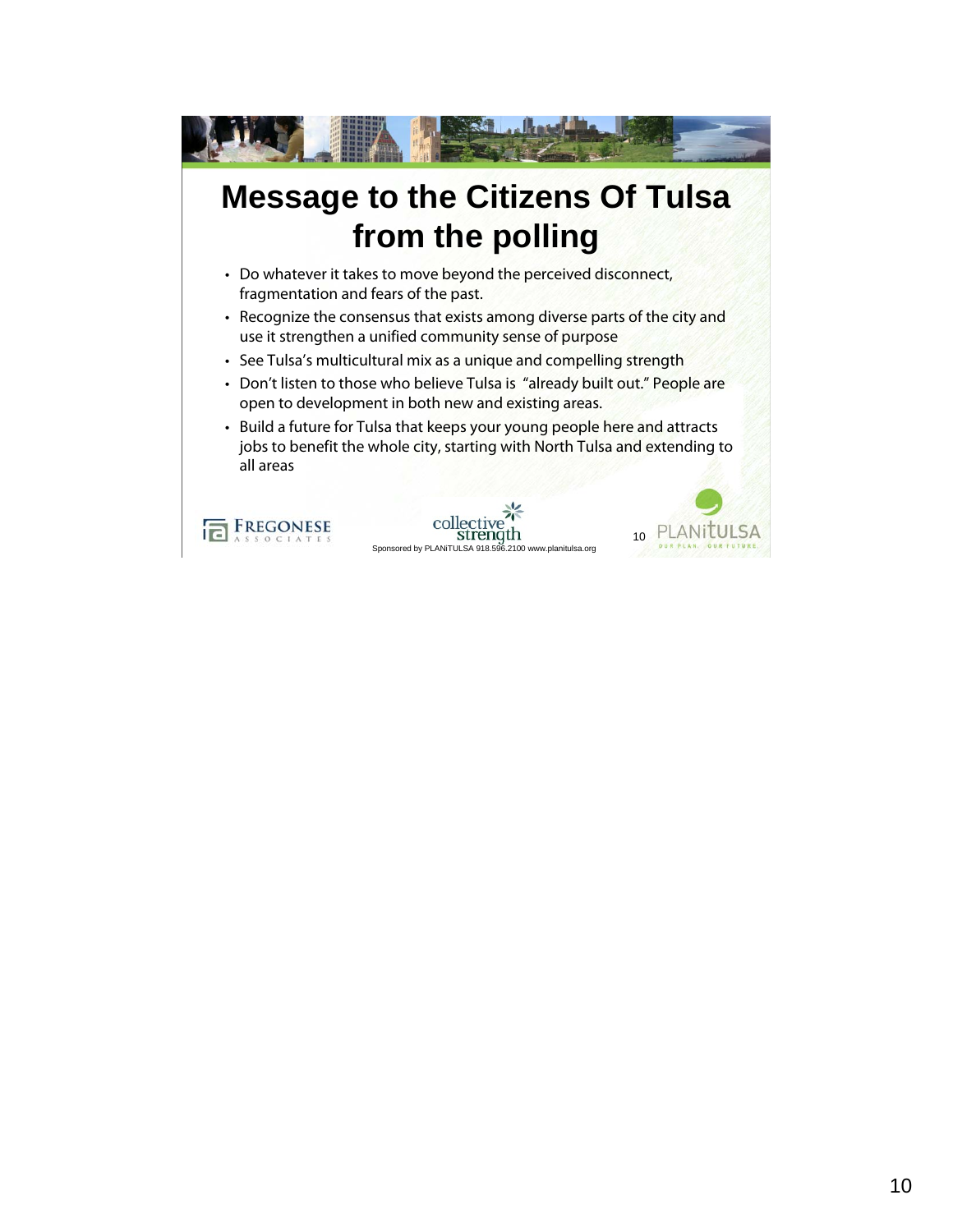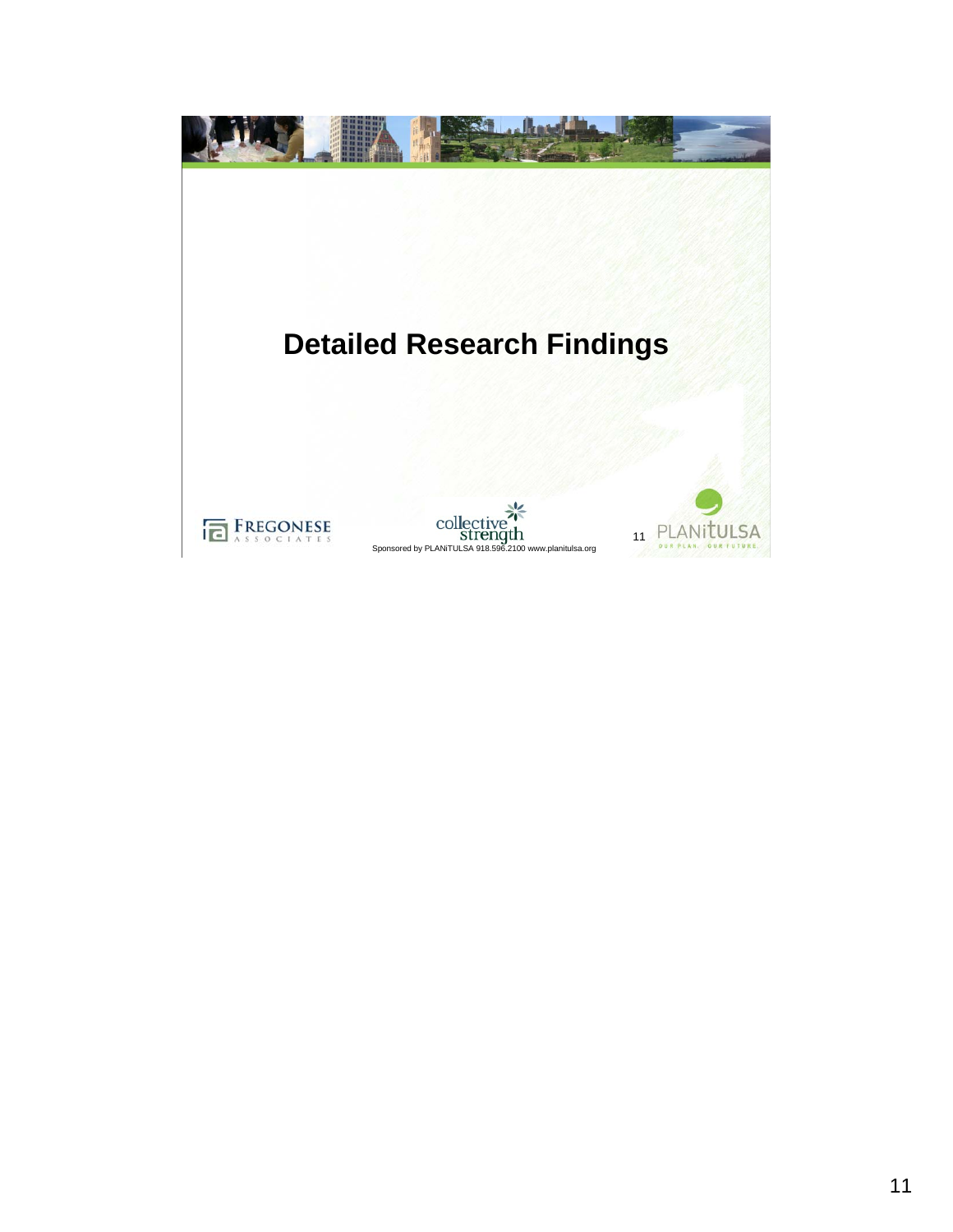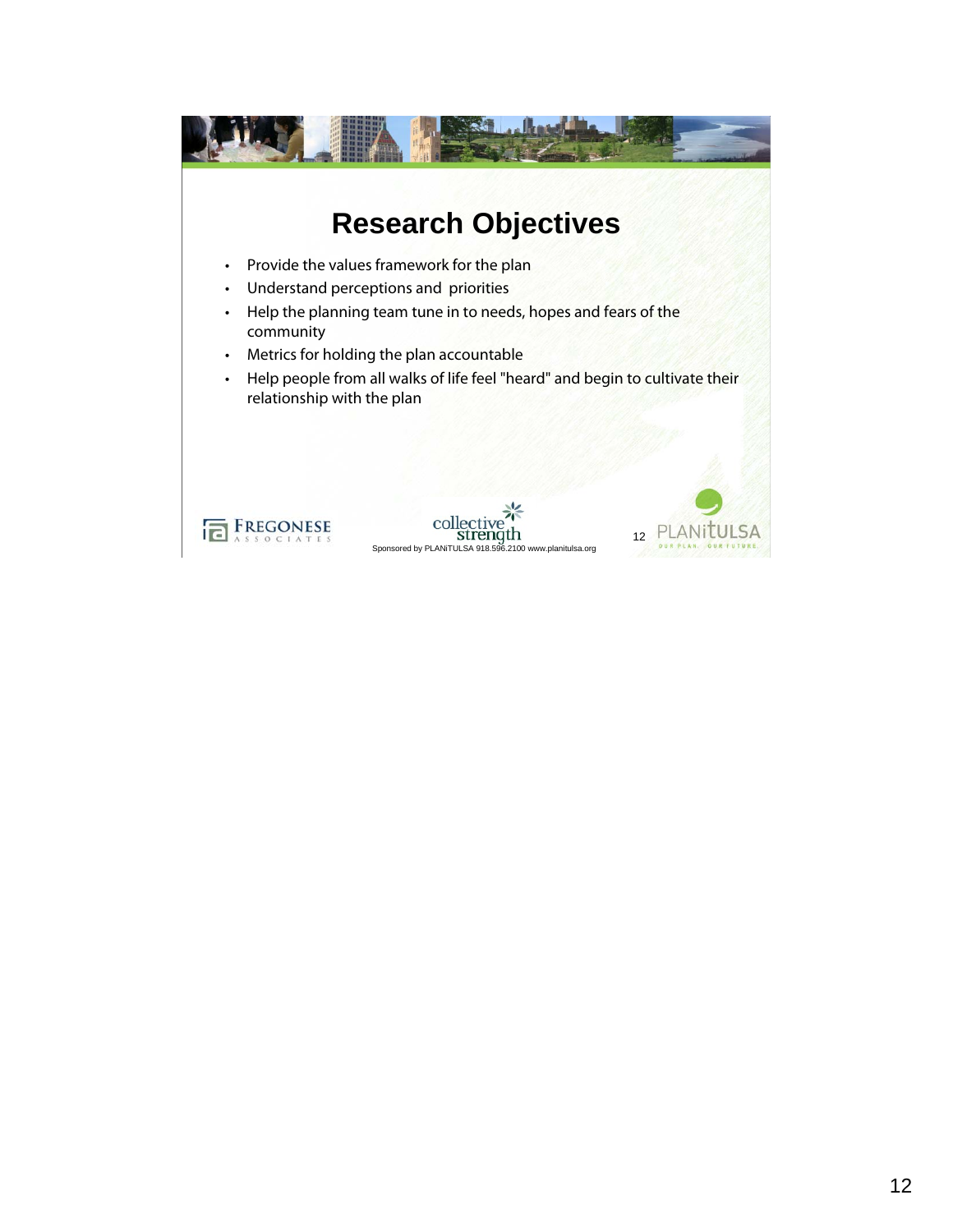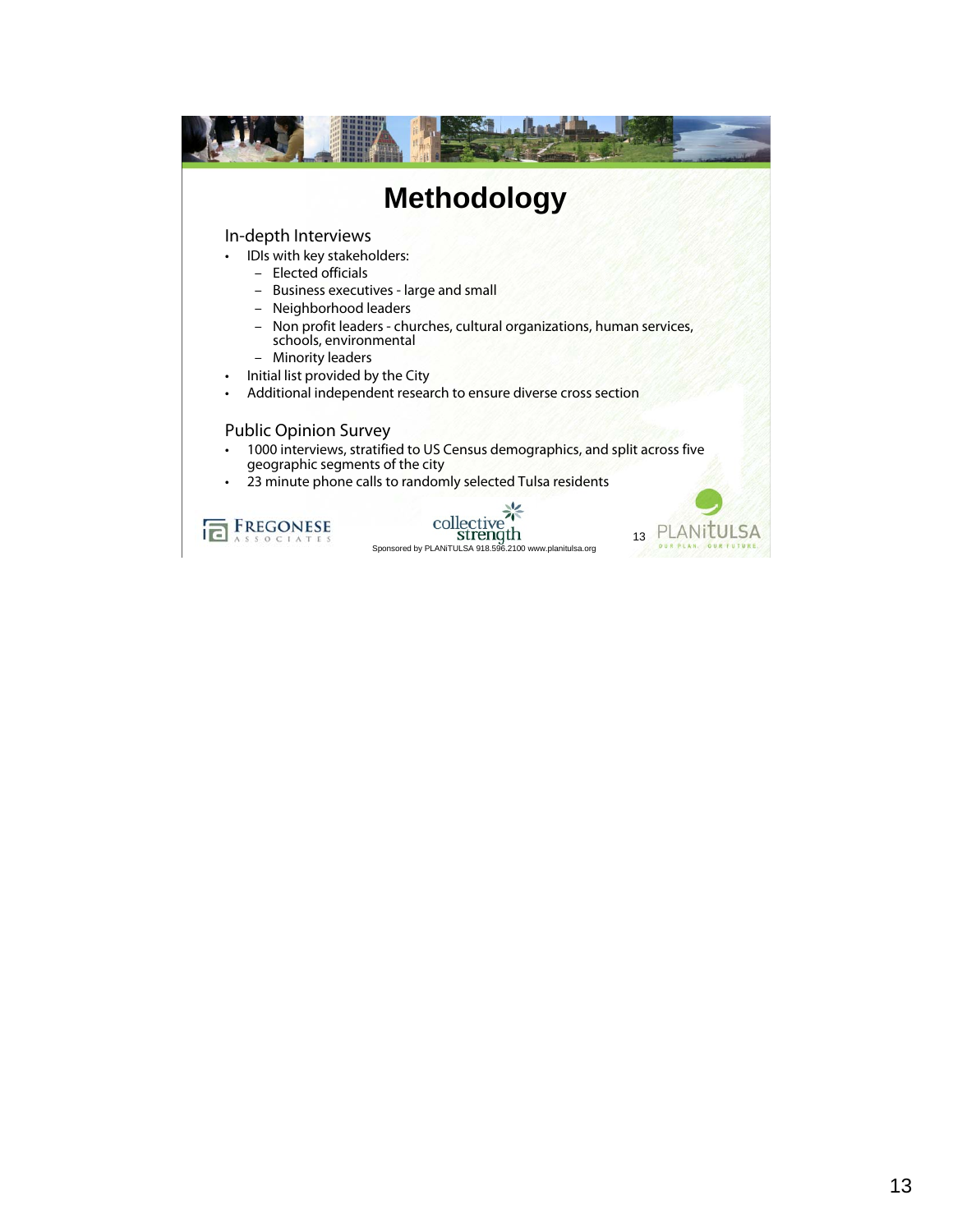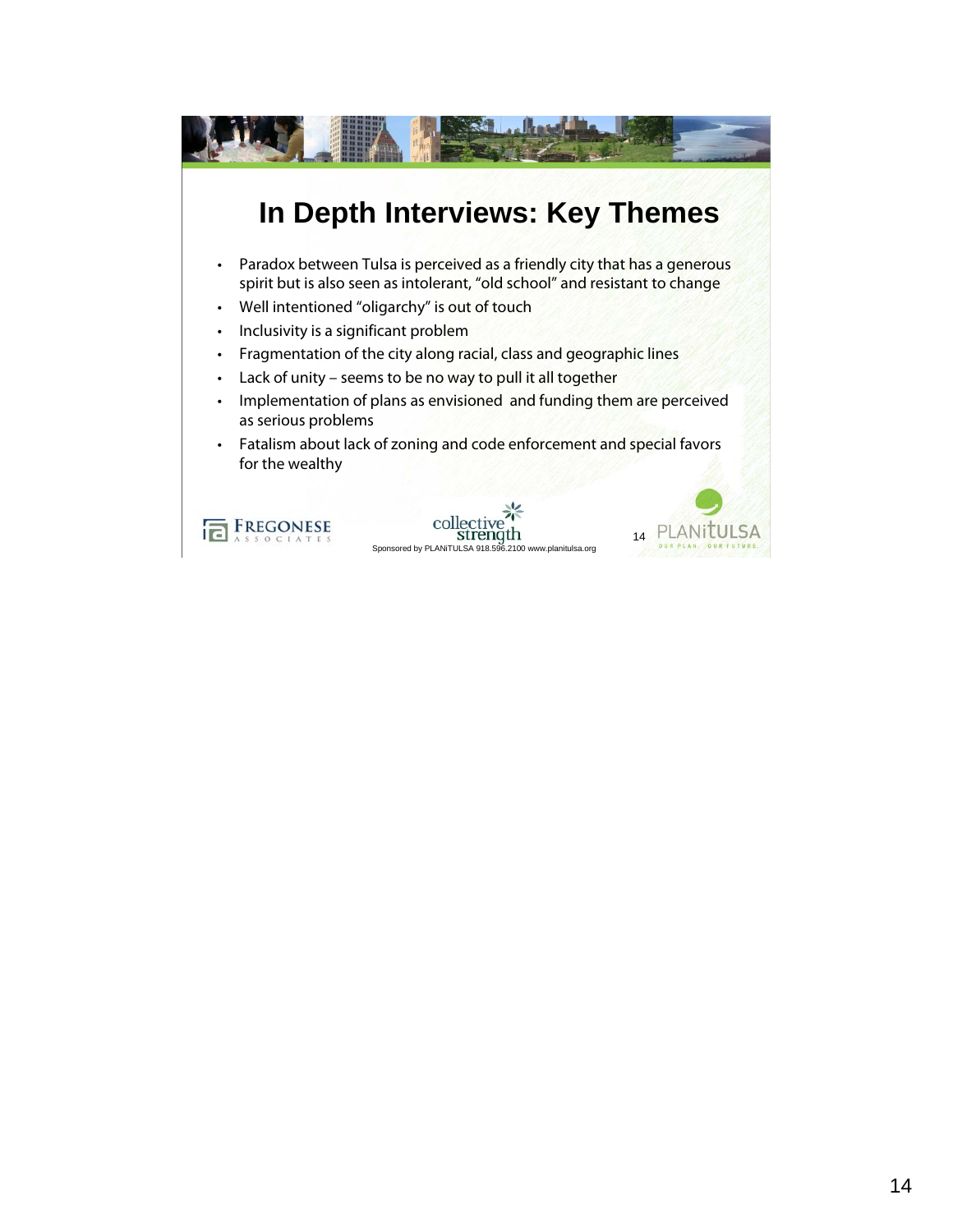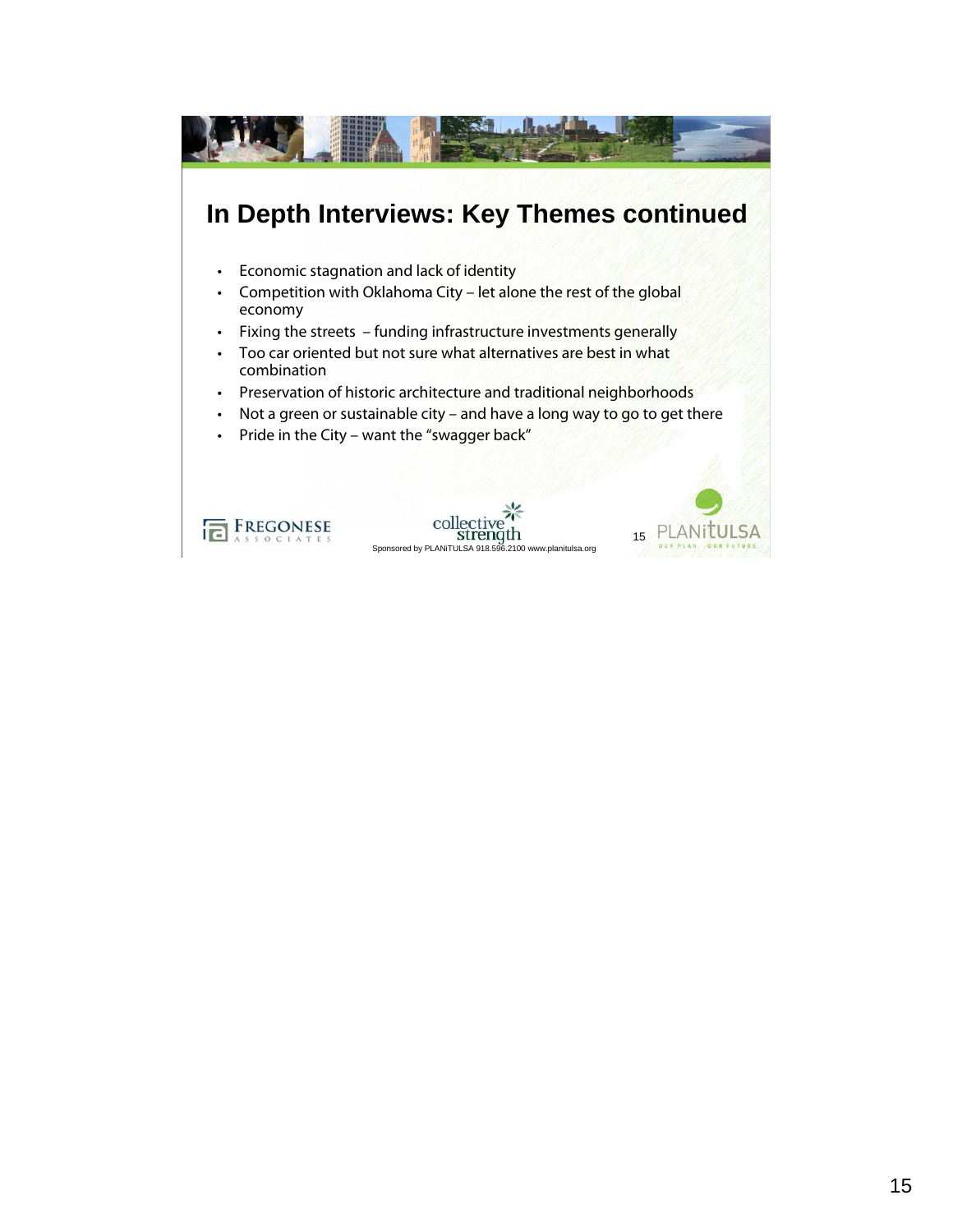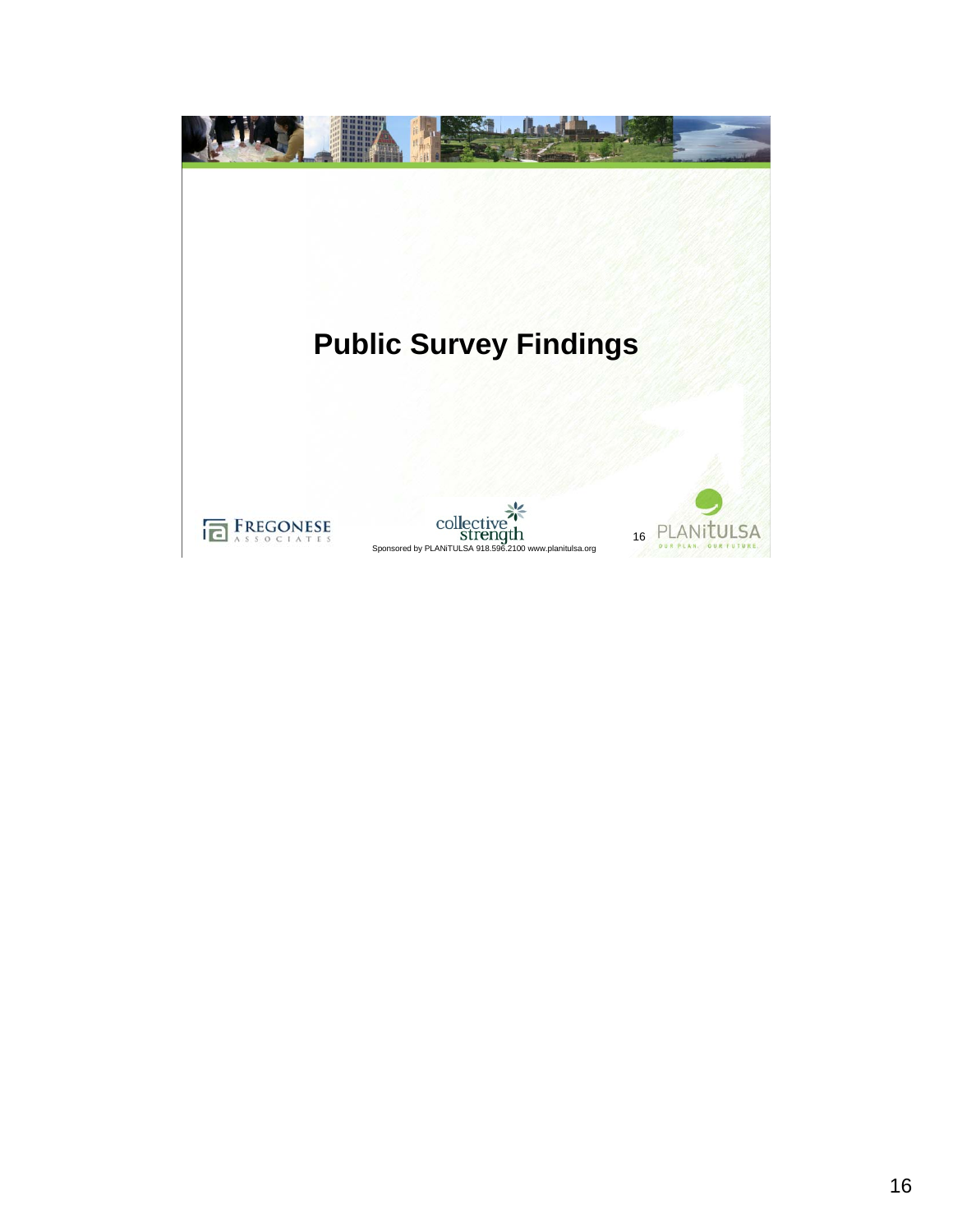|                            | <b>Public Opinion Survey Demographics</b>                                                |
|----------------------------|------------------------------------------------------------------------------------------|
| Age                        |                                                                                          |
| $-18-34$                   | 18%                                                                                      |
| $-35-44$                   | 18%                                                                                      |
| $-45-54$                   | 24%                                                                                      |
| $-55-64$                   | 16%                                                                                      |
| Over 65                    | 24%                                                                                      |
| Income                     |                                                                                          |
| $-$ Less than \$25,000     | 22%                                                                                      |
| \$25,000 to \$50,000       | 30%                                                                                      |
| $-$ \$50,000 to \$75,000   | 16%                                                                                      |
| - \$75,000 to \$100,000 9% |                                                                                          |
| Over \$100,000             | 11%                                                                                      |
| Don't know/refused         | 12%                                                                                      |
| FREGONESE                  | collective <sup>2</sup><br>17<br>Sponsored by PLANiTULSA 918.596.2100 www.planitulsa.org |

## **Census Bureau Stats for Tulsa 2000**

| White                             | 70%   |
|-----------------------------------|-------|
| Black/AA                          | 15%   |
| Hispanic                          | 7%    |
| American Indian and Alaska Native | 5%    |
| Asian                             | 2%    |
| Some other race                   | $1\%$ |

In 1990, Hispanics were at 2.6%. In 2000 at 7.2%, and in 2005 at 7.3%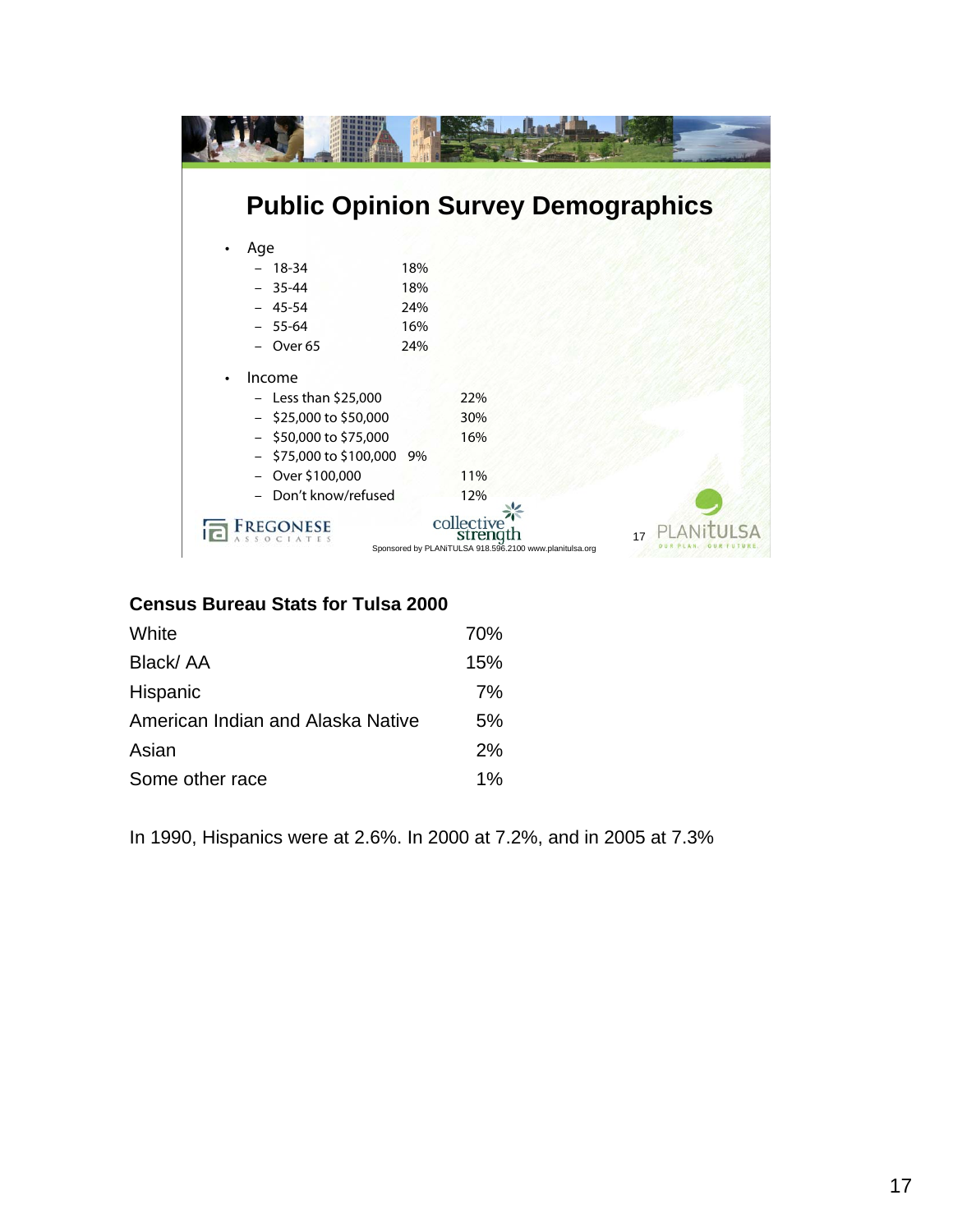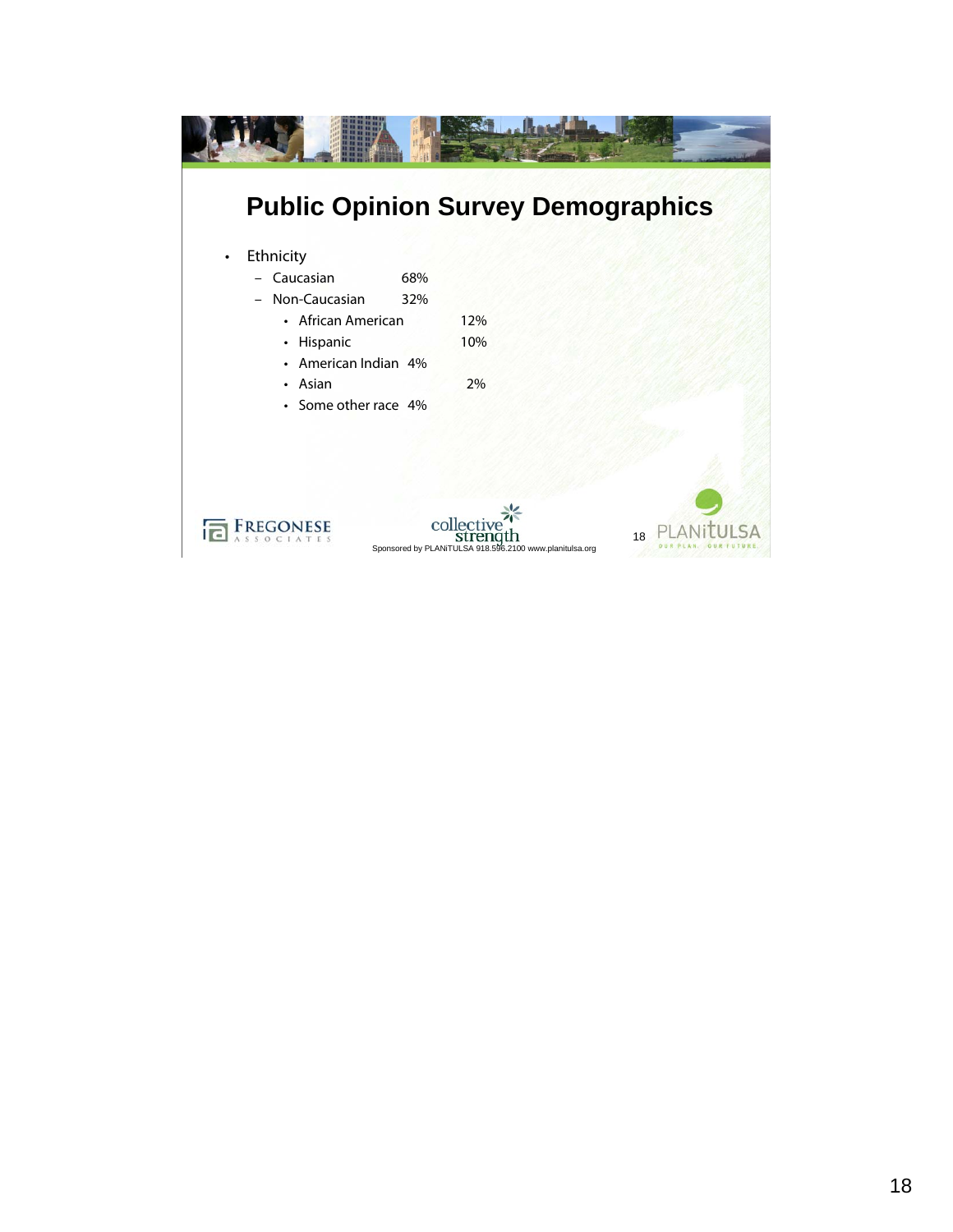|                   |                   | <b>US Census / This Survey</b>                          |                     |
|-------------------|-------------------|---------------------------------------------------------|---------------------|
|                   | <b>Population</b> | <b>US Census</b>                                        | <b>Tulsa Survey</b> |
| <b>North</b>      | 75,549            | 18%                                                     | 22%                 |
| <b>Midtown/DT</b> | 113,419           | 27%                                                     | 20%                 |
| West              | 48,199            | 11%                                                     | 13%                 |
| <b>East</b>       | 91,696            | 22%                                                     | 20%                 |
| South             | 93,450            | 22%                                                     | 26%                 |
|                   |                   |                                                         |                     |
|                   |                   |                                                         |                     |
| <b>REGONESE</b>   |                   | collective<br>streng                                    |                     |
|                   |                   | Sponsored by PLANiTULSA 918.596.2100 www.planitulsa.org | 19                  |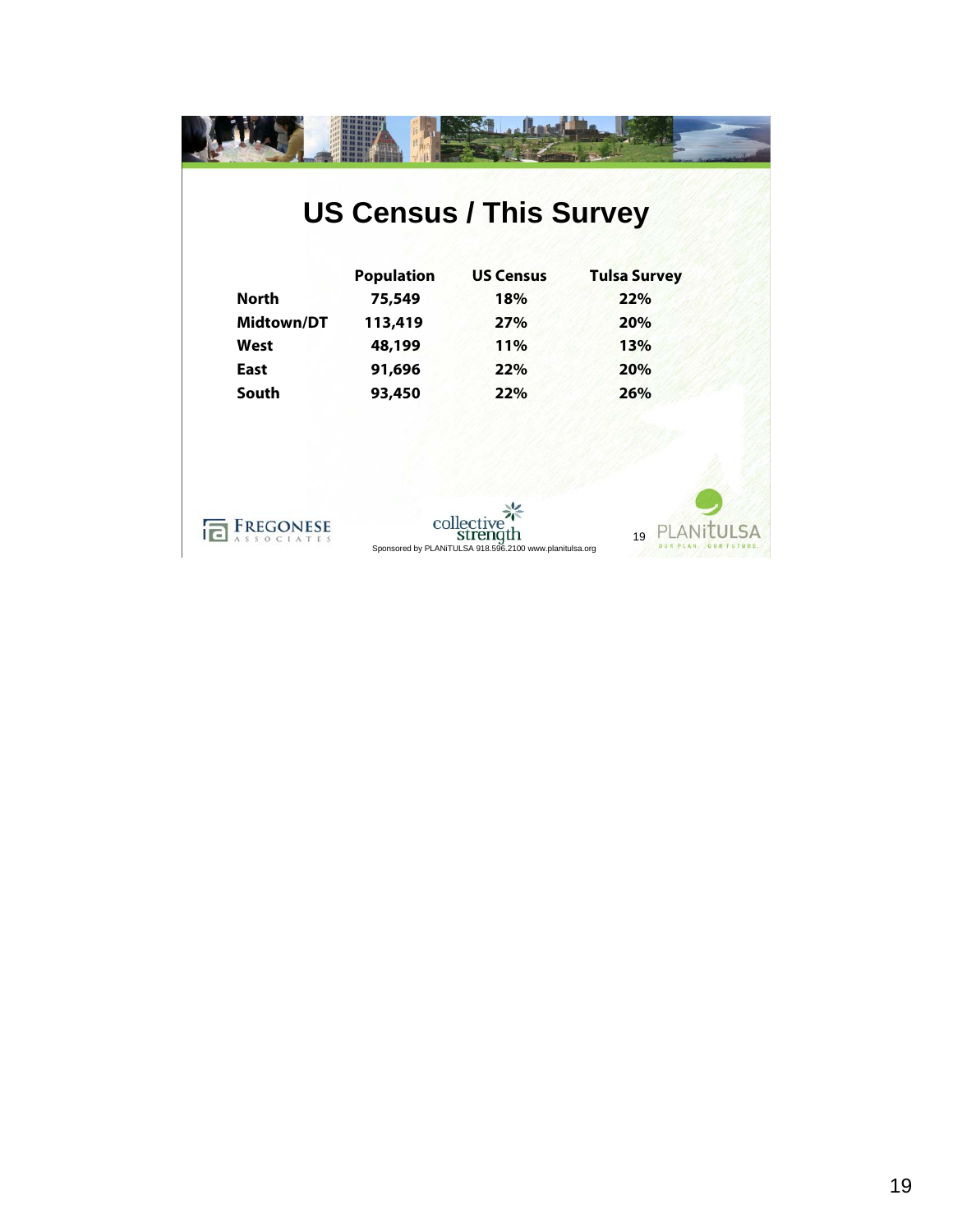

| It's Tulsa's turn now to come together for a vision of the future |     |  |
|-------------------------------------------------------------------|-----|--|
| <b>North</b>                                                      | 87% |  |
| East                                                              | 86% |  |
| South                                                             | 90% |  |
| West                                                              | 91% |  |
| Midtown/DT                                                        | 91% |  |
|                                                                   |     |  |
| White                                                             | 89% |  |
| Non-white                                                         | 89% |  |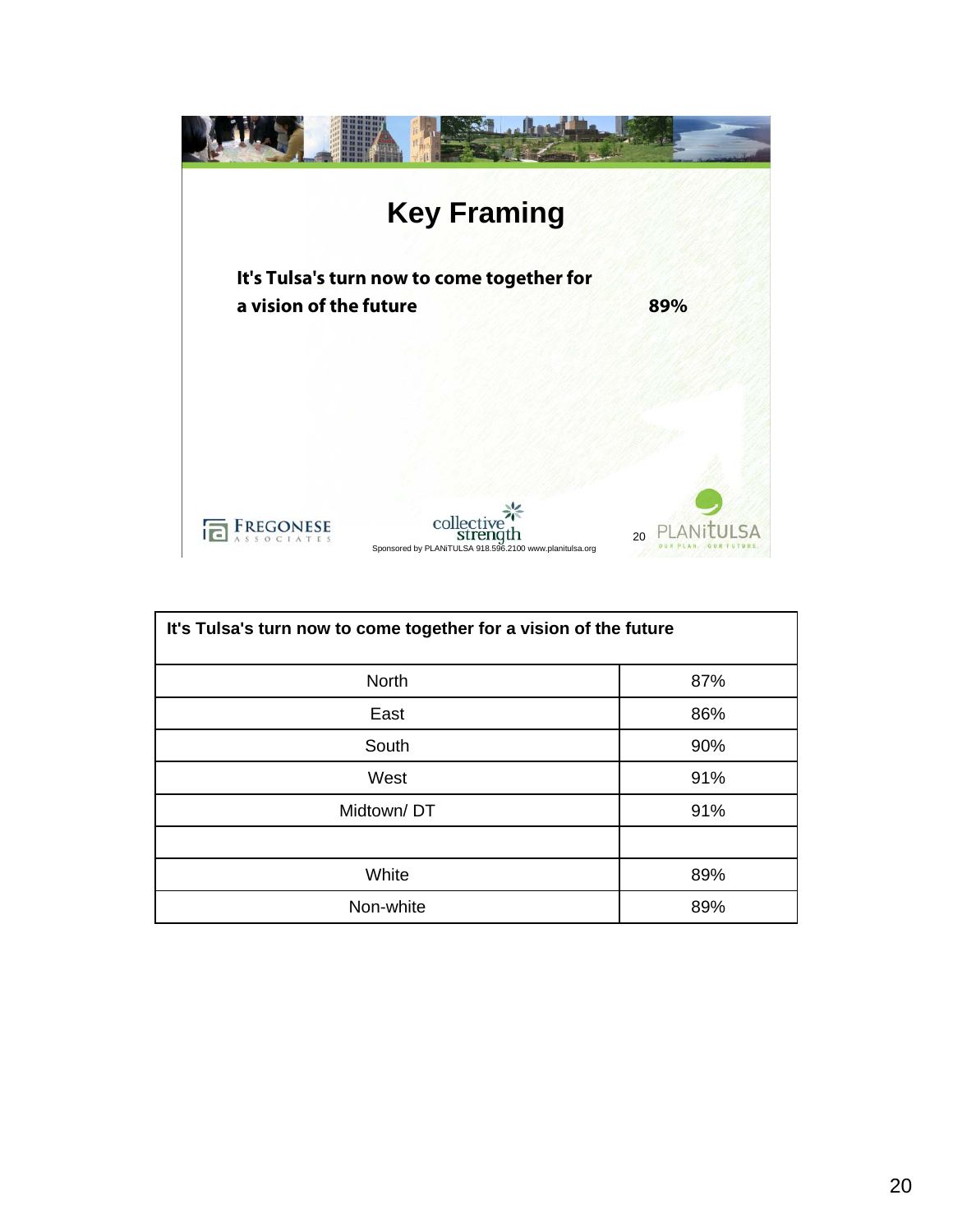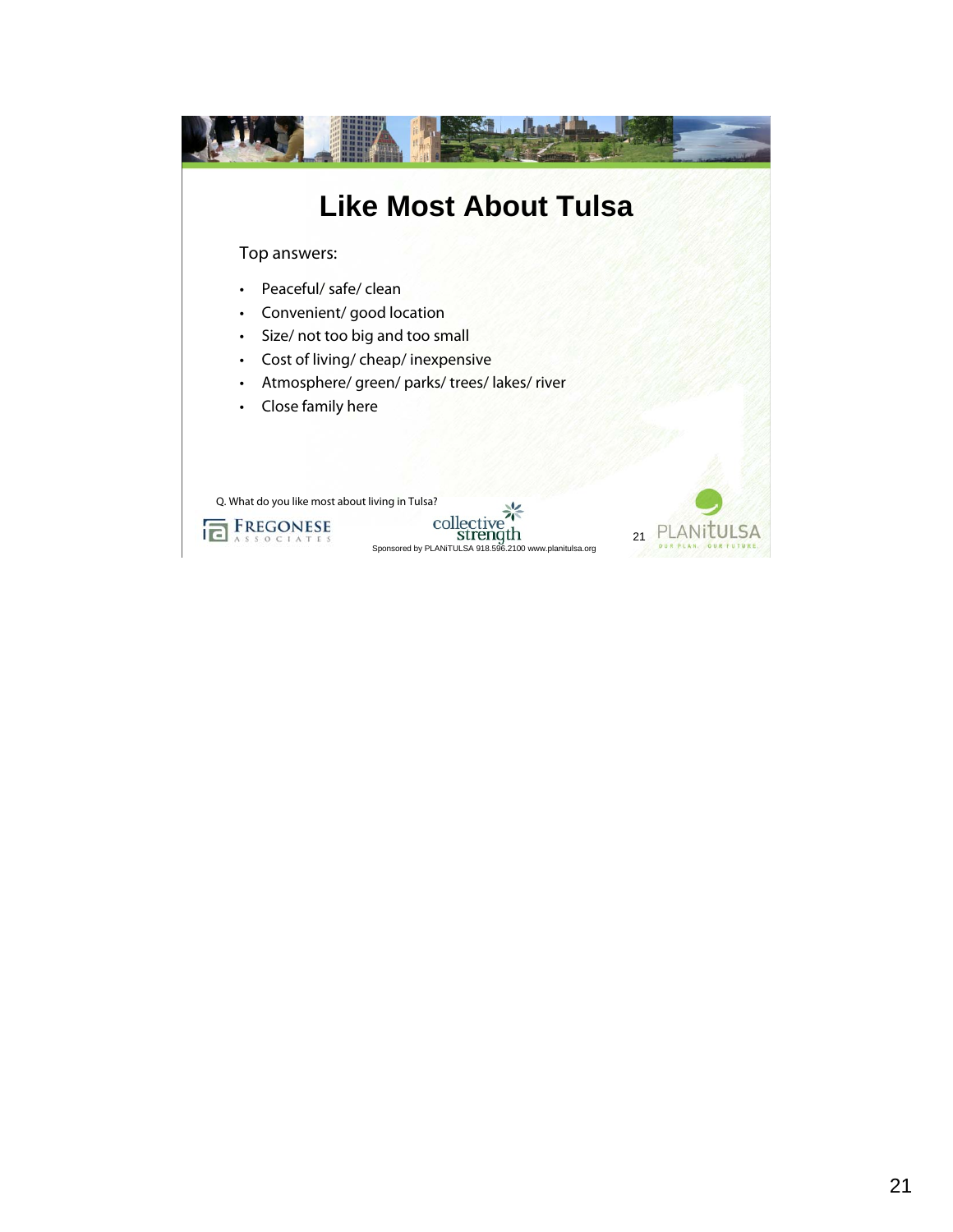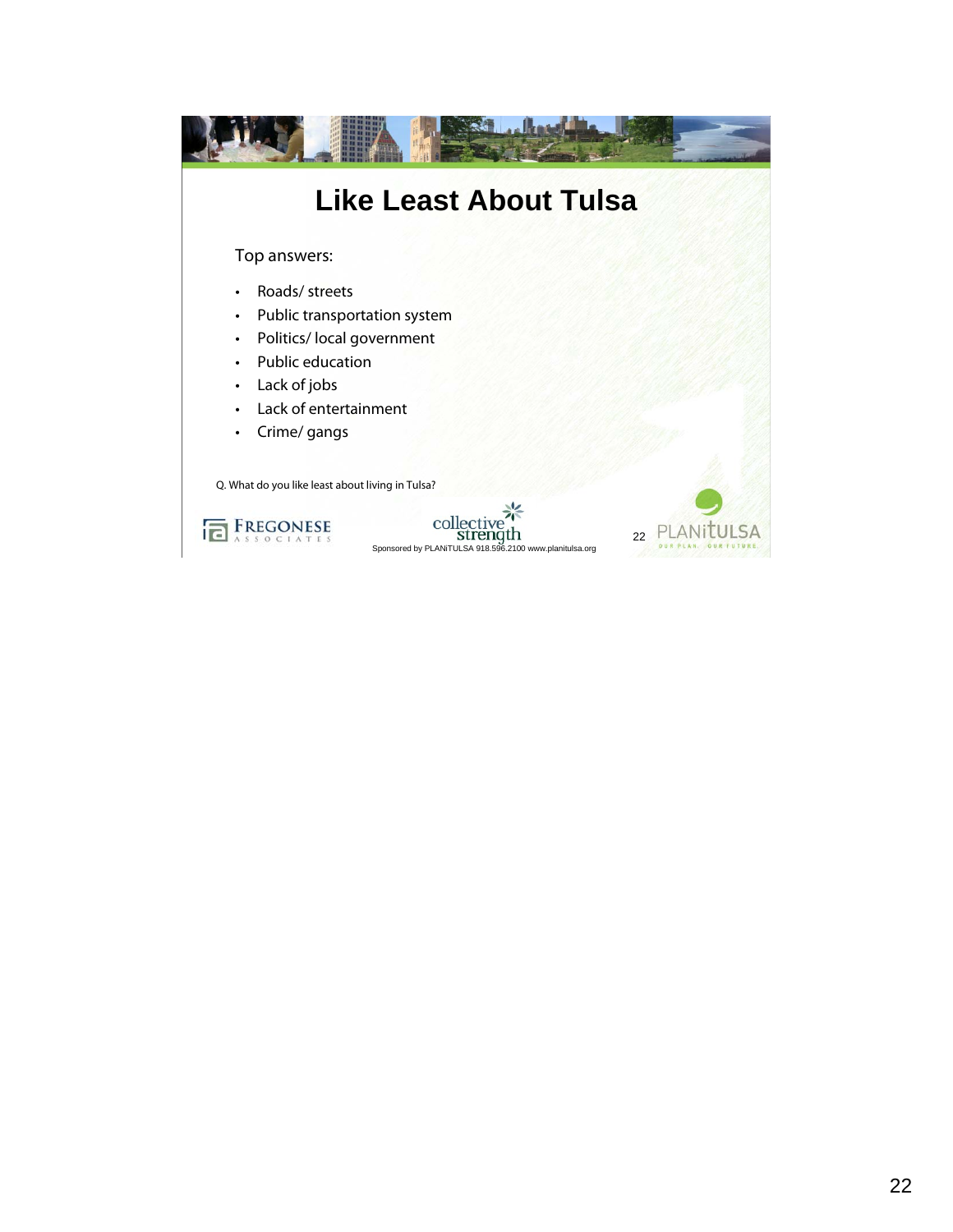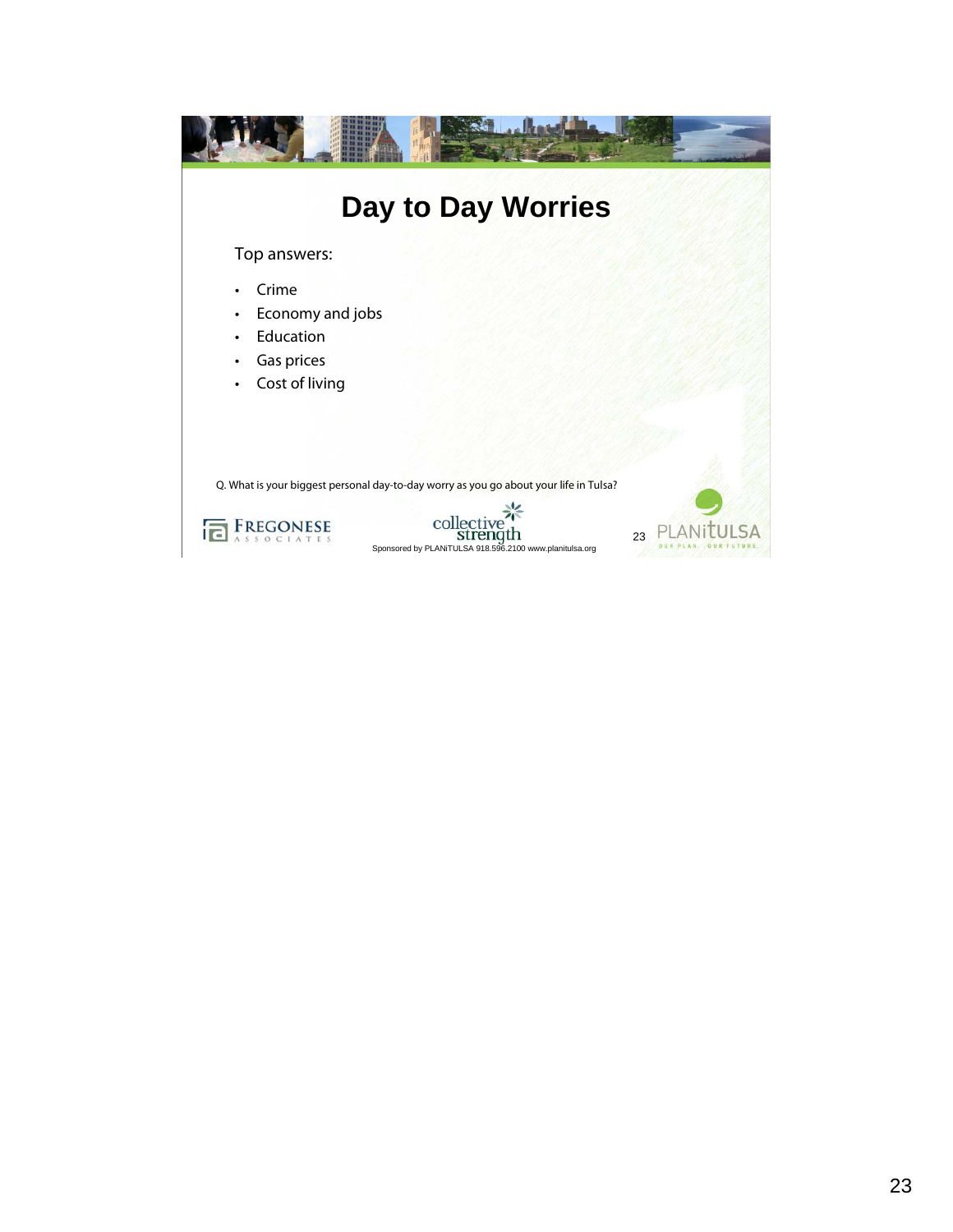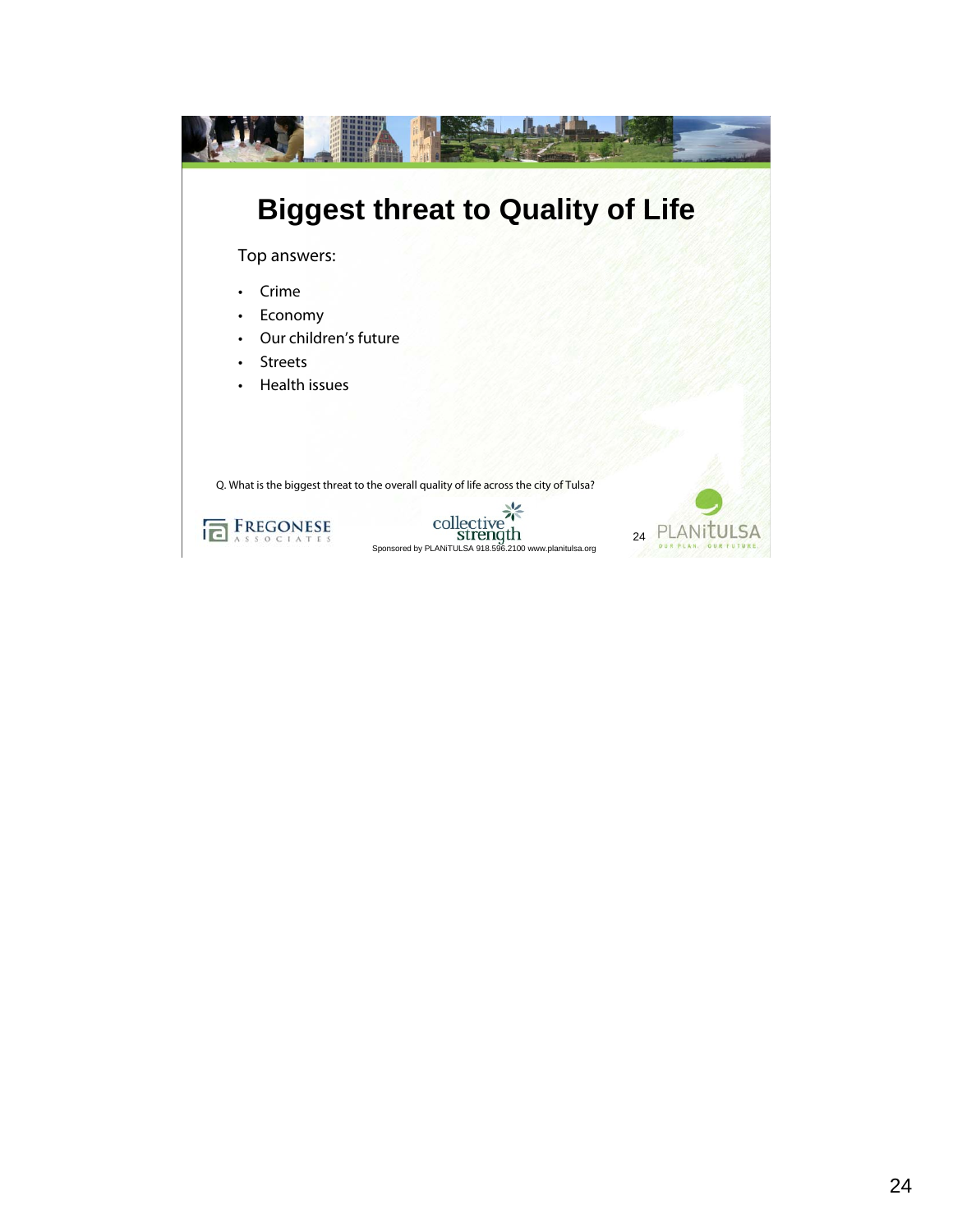| <b>Highest Ranking Top Priorities</b>                                                                                        |     |
|------------------------------------------------------------------------------------------------------------------------------|-----|
| Strong Consensus High Priorities (More than 60%)                                                                             |     |
| Repairing and maintaining streets                                                                                            | 84% |
| Improving public education<br>٠                                                                                              | 80% |
| New economic opportunities and jobs<br>٠                                                                                     | 79% |
| Clear air and water                                                                                                          | 78% |
| Improving public safety<br>٠                                                                                                 | 76% |
| Health care<br>$\bullet$                                                                                                     | 71% |
| Renewable energy sources<br>٠                                                                                                | 68% |
| Keeping young adults in Tulsa<br>٠                                                                                           | 66% |
| Support for small business and entrepreneurs<br>٠                                                                            | 64% |
| Housing that is affordable<br>٠                                                                                              | 63% |
| Harmony among the races                                                                                                      | 61% |
| Q. For each of the following, please tell me if you believe it is a high, medium or low priority for<br>Tulsa in the future? |     |
| collectiv<br>Sponsored by PLANiTULSA 918.596.2100 www.planitulsa.org                                                         | 25  |

| <b>Repairing and maintaining</b><br>existing streets |     |  |
|------------------------------------------------------|-----|--|
| North                                                | 81% |  |
| East                                                 | 81% |  |
| South                                                | 85% |  |
| West                                                 | 85% |  |
| Midtown/DT                                           | 88% |  |
| White                                                | 90% |  |
| Non-white                                            | 70% |  |

| <b>Adding new economic</b><br>opportunities and jobs |     |  |
|------------------------------------------------------|-----|--|
| North                                                | 77% |  |
| East                                                 | 76% |  |
| South                                                | 81% |  |
| West                                                 | 79% |  |
| Midtown/DT                                           | 84% |  |
| White                                                | 80% |  |
| Non-white                                            | 78% |  |

| <b>Clean air and water</b> |     |  |
|----------------------------|-----|--|
| North                      | 78% |  |
| East                       | 79% |  |
| South                      | 75% |  |
| West                       | 77% |  |
| Midtown/DT                 | 84% |  |
| White                      | 79% |  |
| Non-white                  | 76% |  |

| <b>Improving Public Safety</b> |     |  |
|--------------------------------|-----|--|
| North                          | 76% |  |
| East                           | 77% |  |
| South                          | 76% |  |
| West                           | 76% |  |
| Midtown/DT                     | 74% |  |
| White                          | 76% |  |
| Non-white                      | 76% |  |

| <b>Improving Public Education</b> |     |  |
|-----------------------------------|-----|--|
| North                             | 81% |  |
| East                              | 80% |  |
| South                             | 75% |  |
| West                              | 81% |  |
| Midtown/DT                        | 83% |  |
| White                             | 79% |  |
| Non-white                         | 82% |  |

| <b>Health Care</b> |     |  |
|--------------------|-----|--|
| North              | 75% |  |
| East               | 73% |  |
| South              | 66% |  |
| West               | 73% |  |
| Midtown/DT         | 70% |  |
| White              | 69% |  |
| Non-white          | 74% |  |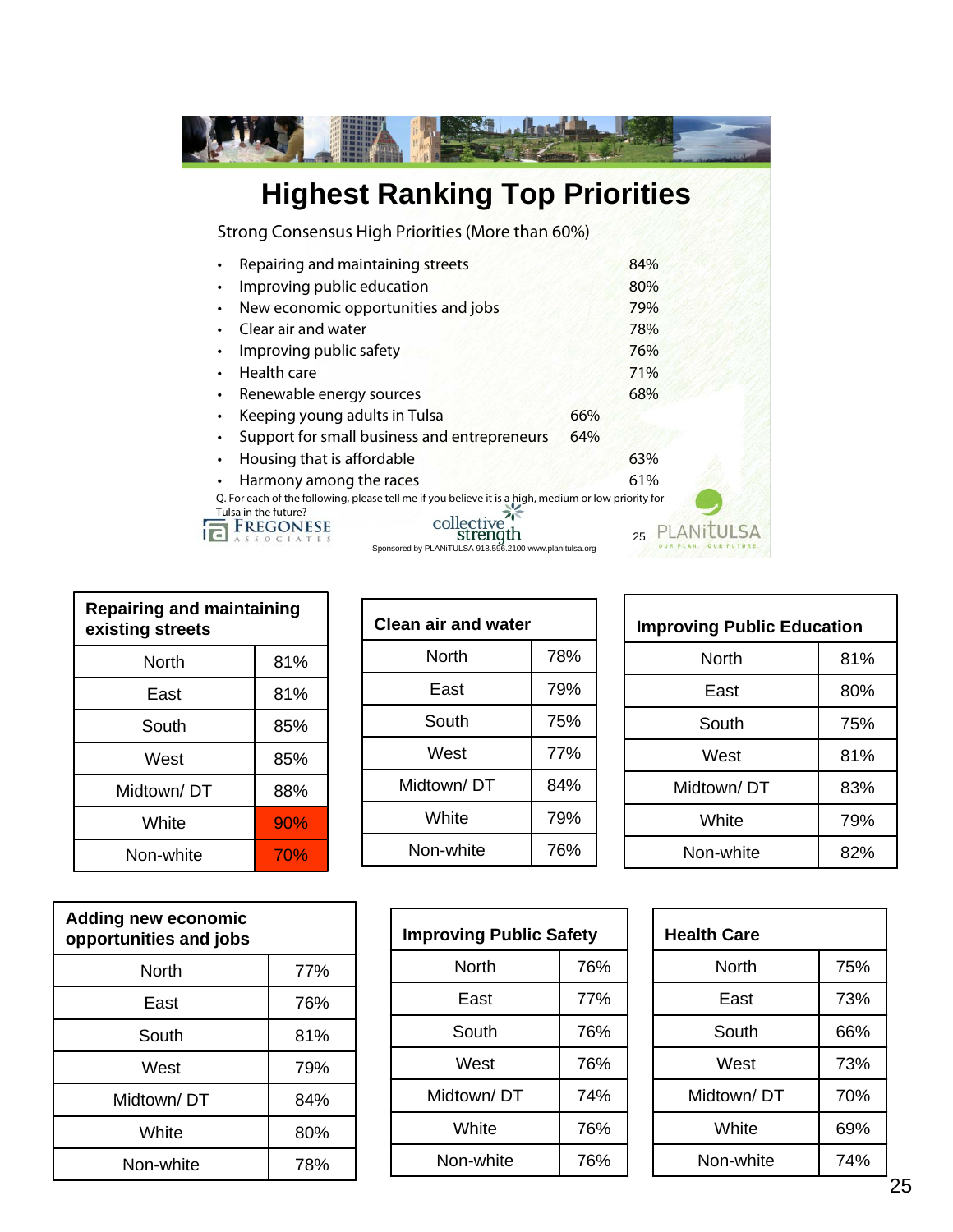| Keeping young adults in<br>Tulsa |     |  |
|----------------------------------|-----|--|
| North                            | 62% |  |
| East                             | 64% |  |
| South                            | 65% |  |
| West                             | 66% |  |
| Midtown/DT                       | 75% |  |
| White                            | 67% |  |
| Non-white                        | 65% |  |

| Making sure that housing is<br>affordable for students,<br>seniors and working people |     |  |  |
|---------------------------------------------------------------------------------------|-----|--|--|
| North                                                                                 | 69% |  |  |
| East                                                                                  | 70% |  |  |
| South                                                                                 | 55% |  |  |
| West                                                                                  | 68% |  |  |
| Midtown/DT                                                                            | 58% |  |  |
| White                                                                                 | 61% |  |  |
| Non-white                                                                             | 69% |  |  |

| Making renewable energy<br>available |     |  |  |  |
|--------------------------------------|-----|--|--|--|
| North                                | 68% |  |  |  |
| East                                 | 68% |  |  |  |
| South                                | 66% |  |  |  |
| West                                 | 62% |  |  |  |
| Midtown/DT                           | 73% |  |  |  |
| White                                | 68% |  |  |  |
| Non-white                            | 68% |  |  |  |
| Sunnart far emall                    |     |  |  |  |

| <b>Support for small</b><br>businesses, independent<br>businesses and<br>entrepreneurs |     |  |  |
|----------------------------------------------------------------------------------------|-----|--|--|
| North                                                                                  | 63% |  |  |
| East                                                                                   | 60% |  |  |
| South                                                                                  | 63% |  |  |
| West                                                                                   | 64% |  |  |
| Midtown/DT                                                                             | 68% |  |  |
| White                                                                                  | 64% |  |  |
| Non-white                                                                              | 62% |  |  |
|                                                                                        |     |  |  |

| Harmony among the various<br>racial and ethnic groups<br>who live there |     |  |  |
|-------------------------------------------------------------------------|-----|--|--|
| North                                                                   | 59% |  |  |
| East                                                                    | 61% |  |  |
| South                                                                   | 60% |  |  |
| West                                                                    | 58% |  |  |
| Midtown/DT                                                              | 64% |  |  |
| White                                                                   | 62% |  |  |
| Non-white                                                               | 56% |  |  |

## **Job training for occupations that don't require a college degree**

| North      | 65% |
|------------|-----|
| East       | 57% |
| South      | 53% |
| West       | 62% |
| Midtown/DT | 56% |
| White      | 55% |
| Non-white  | 66% |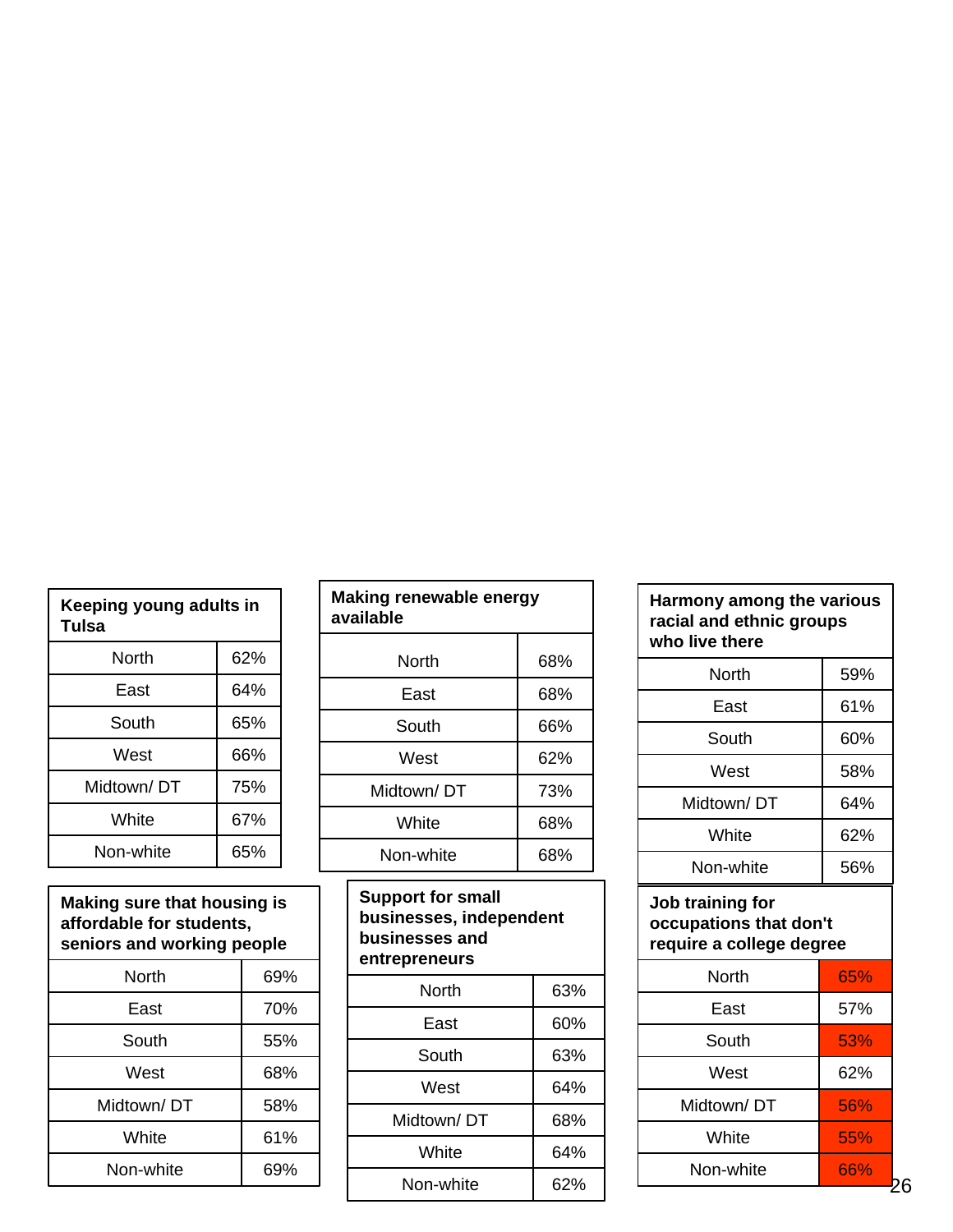| <b>Majority Priorities</b>                                                                                                   |     |
|------------------------------------------------------------------------------------------------------------------------------|-----|
| Majority priorities (Between 50% and 60%)                                                                                    |     |
| Job training for jobs that don't require college<br>$\bullet$                                                                | 58% |
| Creating more transportation alternatives like rail or streetcar<br>٠                                                        | 55% |
| Support for large businesses relocating to Tulsa<br>53%<br>٠                                                                 |     |
| Preserving historic buildings and architecture<br>$\bullet$                                                                  | 53% |
| Protecting the character of neighborhoods<br>$\bullet$                                                                       | 52% |
|                                                                                                                              |     |
|                                                                                                                              |     |
| Q. For each of the following, please tell me if you believe it is a high, medium or low priority for<br>Tulsa in the future? |     |
| collec<br>27                                                                                                                 |     |

| <b>Creating more</b><br>transportation<br>alternatives like rail or<br>streetcar |     | <b>Protecting the</b><br>character of Tulsa's<br>traditional<br>neighborhoods |     | <b>Support for large</b><br>corporations interested<br>in relocating here from<br>other states |     | <b>Cooperation with</b><br><b>Suburban</b><br><b>Communities</b> |     |
|----------------------------------------------------------------------------------|-----|-------------------------------------------------------------------------------|-----|------------------------------------------------------------------------------------------------|-----|------------------------------------------------------------------|-----|
| <b>North</b>                                                                     | 54% | <b>North</b>                                                                  | 49% | <b>North</b>                                                                                   | 53% | <b>North</b>                                                     | 49% |
| East                                                                             | 52% | East                                                                          | 51% | East                                                                                           | 49% | East                                                             | 45% |
| South                                                                            | 54% | South                                                                         | 48% |                                                                                                |     | South                                                            | 48% |
|                                                                                  |     |                                                                               |     | South                                                                                          | 56% | West                                                             | 46% |
| West                                                                             | 59% | West                                                                          | 58% | West                                                                                           | 47% |                                                                  |     |
| Midtown/DT                                                                       | 59% | Midtown/DT                                                                    | 59% | Midtown/DT                                                                                     | 55% | Midtown/DT                                                       | 39% |
| White                                                                            |     |                                                                               |     |                                                                                                |     | White                                                            | 44% |
|                                                                                  | 56% | White                                                                         | 53% | White                                                                                          | 53% |                                                                  |     |
| Non-white                                                                        | 53% | Non-white                                                                     | 49% | Non-white                                                                                      | 52% | Non-white                                                        | 50% |

| <b>Preserving Tulsa's</b><br>historic buildings and<br>architecture |     |  |  |
|---------------------------------------------------------------------|-----|--|--|
| North                                                               | 51% |  |  |
| East                                                                | 47% |  |  |
| South                                                               | 52% |  |  |
| West                                                                | 58% |  |  |
| Midtown/DT                                                          | 59% |  |  |
| White                                                               | 53% |  |  |
| Non-white                                                           | 49% |  |  |

| <b>Easing Traffic by widening</b><br>existing streets |     |  |  |
|-------------------------------------------------------|-----|--|--|
| North                                                 | 44% |  |  |
| East                                                  | 53% |  |  |
| South                                                 | 56% |  |  |
| West                                                  | 45% |  |  |
| Midtown/DT                                            | 45% |  |  |
| White                                                 | 50% |  |  |
| Non-white                                             | 48% |  |  |
|                                                       |     |  |  |

| <b>Sustainability and</b><br>green initiatives |     |  |  |
|------------------------------------------------|-----|--|--|
| North                                          | 51% |  |  |
| East                                           | 41% |  |  |
| South                                          | 42% |  |  |
| West                                           | 37% |  |  |
| Midtown/DT                                     | 50% |  |  |
| White                                          | 45% |  |  |
| Non-white                                      | 44% |  |  |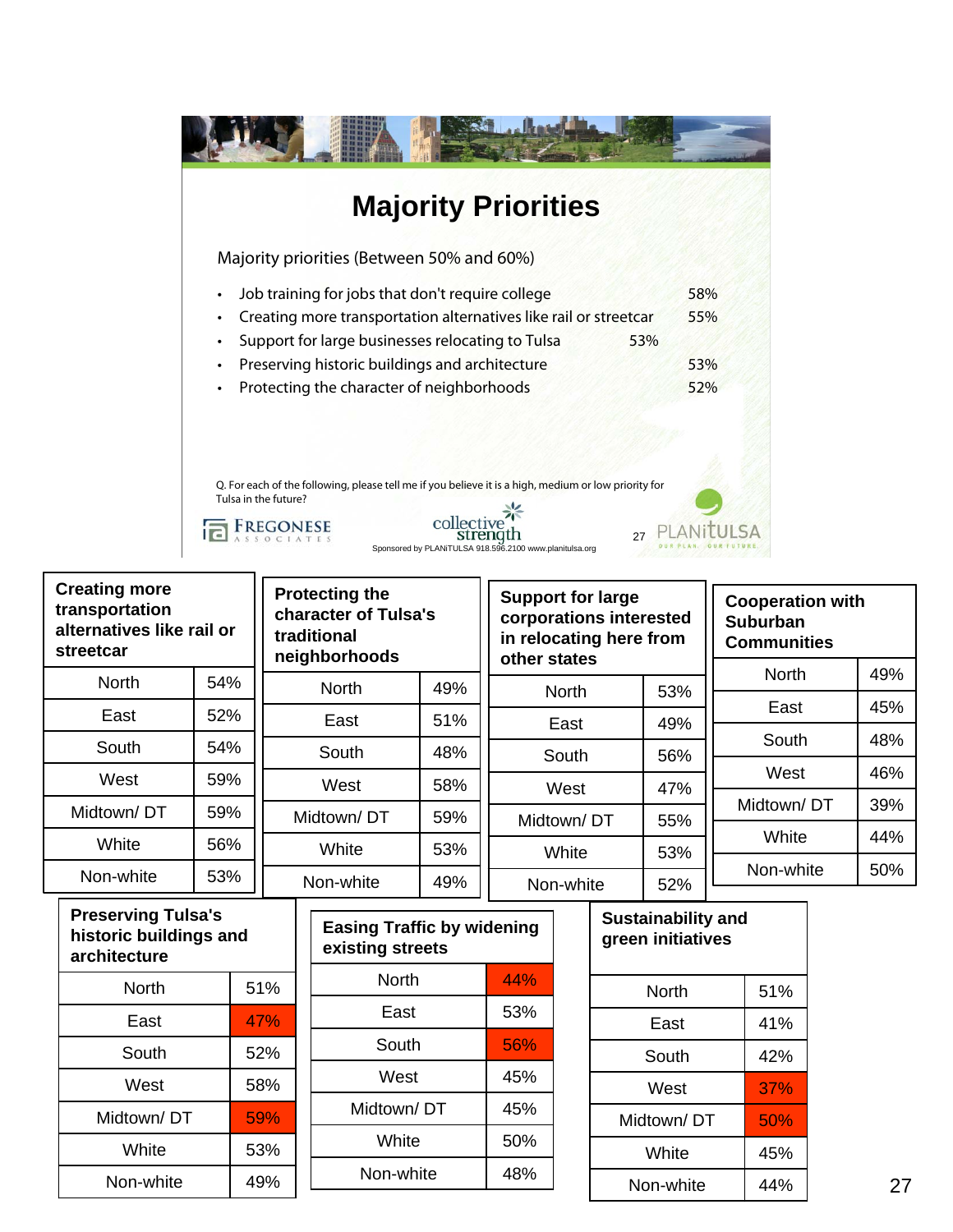| <b>Just NOT High Priorities</b>                                                                                                                                                                     |                    |
|-----------------------------------------------------------------------------------------------------------------------------------------------------------------------------------------------------|--------------------|
| (Below 50%)                                                                                                                                                                                         |                    |
| Easing traffic by widening streets                                                                                                                                                                  | 49%                |
| Easing traffic by adding bike lanes, sidewalks, rights of way                                                                                                                                       | 48%                |
| Easing traffic by building new roads                                                                                                                                                                | 48%                |
| Flood control<br>with suburbs                                                                                                                                                                       | 48% Working<br>46% |
| Sustainability and green initiatives                                                                                                                                                                | 45%                |
| Making Tulsa more walkable and less car oriented                                                                                                                                                    | 44%                |
| Limiting immigration                                                                                                                                                                                | 40%                |
| Q. For each of the following, please tell me if you believe it is a high, medium or low priority for<br>Tulsa in the future?<br>collecti<br>Sponsored by PLANiTULSA 918.596.2100 www.planitulsa.org | 28                 |

| <b>Limiting immigration</b>                                                                |              | <b>Making Tulsa more</b><br>walkable and less car-    |     | <b>Flood Control</b>                                               |     | <b>Easing traffic by</b><br>widening existing             |                   |
|--------------------------------------------------------------------------------------------|--------------|-------------------------------------------------------|-----|--------------------------------------------------------------------|-----|-----------------------------------------------------------|-------------------|
| <b>North</b>                                                                               | 43%          | oriented                                              |     |                                                                    | 50% | <b>streets</b>                                            |                   |
| East                                                                                       | 49%          | <b>North</b>                                          | 46% | East                                                               | 54% | <b>North</b>                                              | 44%               |
| South                                                                                      | 40%          | East                                                  | 42% | South                                                              | 45% | East                                                      | 53%               |
| West                                                                                       | 38%          | South                                                 | 40% | West                                                               | 50% | South                                                     | 56%               |
| Midtown/DT                                                                                 | 30%          | West                                                  | 41% | Midtown/DT                                                         | 39% | West                                                      | 45%               |
| White                                                                                      | 41%          | Midtown/DT                                            | 51% | White                                                              | 43% | Midtown/DT                                                | 45%               |
| Non-white                                                                                  | 37%          | White                                                 | 44% | Non-white                                                          | 58% | White                                                     | 50%               |
|                                                                                            |              | Non-white                                             | 45% |                                                                    |     | Non-white                                                 | 48%               |
| <b>Easing traffic by</b><br>adding bike lanes,<br>sidewalks and right of<br>way for public |              | <b>Arkansas River</b><br>development and<br>amenities |     | <b>More Entertainment</b><br>venues and things for<br>people to do |     | More local independent<br>retail shops and<br>restaurants |                   |
| transportation                                                                             |              | <b>North</b>                                          | 22% | <b>North</b>                                                       | 41% | <b>North</b>                                              | 39%               |
| <b>North</b>                                                                               | 52%          | East                                                  | 20% | East                                                               | 33% | East                                                      | 28%               |
| East                                                                                       | 48%          | South                                                 | 41% | South                                                              | 33% | South                                                     | 23%               |
| South                                                                                      | 43%          | West                                                  | 30% | West                                                               | 36% | West                                                      | 40%               |
| West                                                                                       | 48%          | Midtown/DT                                            | 38% | Midtown/DT                                                         | 32% | Midtown/DT                                                | 31%               |
| Midtown/DT                                                                                 | 52%          | White                                                 | 31% | White                                                              | 29% | White                                                     | 26%               |
| White<br>لملائمات المتمالة                                                                 | 47%<br>F A O | Non-white                                             | 29% | Non-white                                                          | 49% | Non-white                                                 | $\frac{26\%}{28}$ |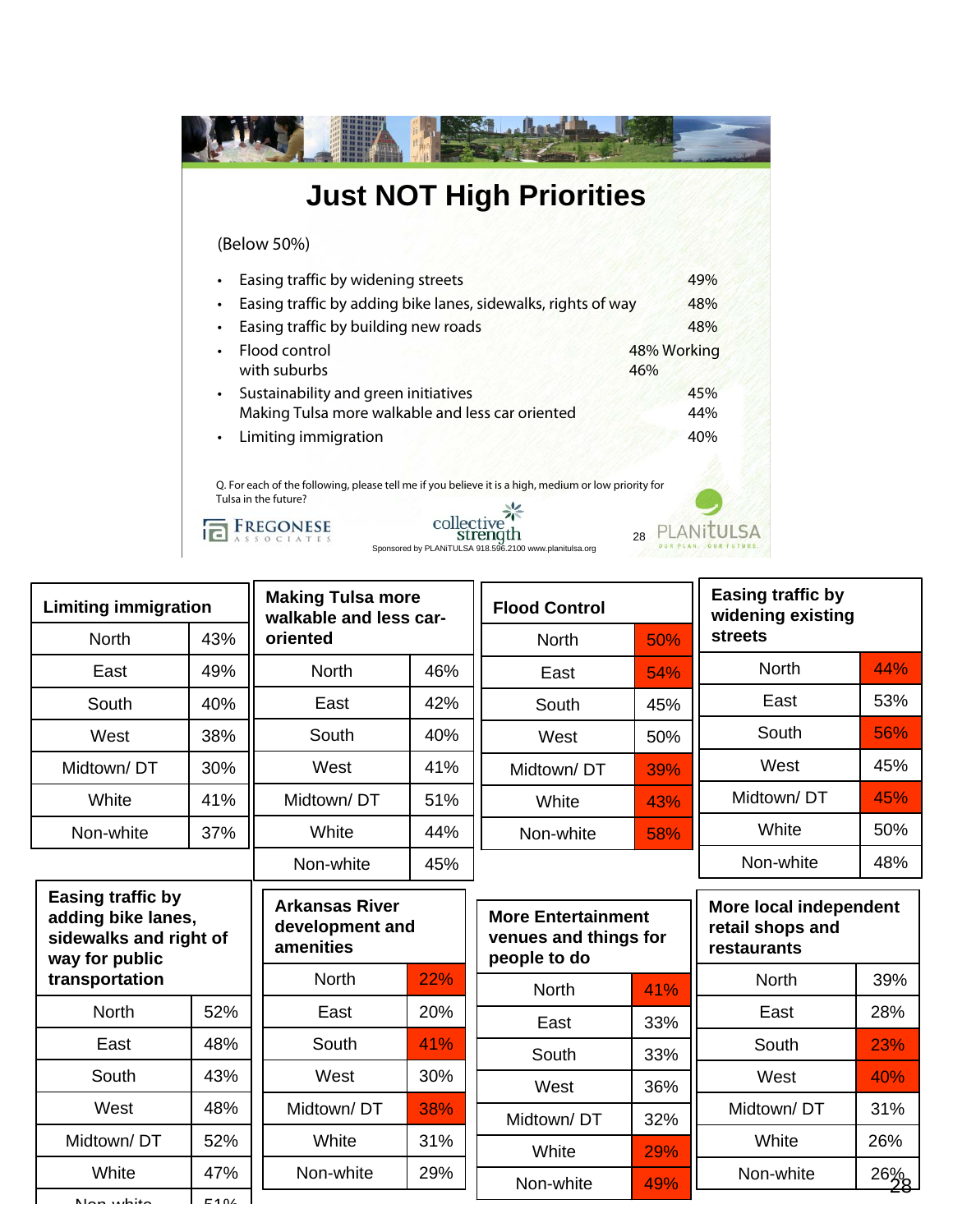| <b>Just NOT High Priorities continued</b>                                                                                                                                                           |            |
|-----------------------------------------------------------------------------------------------------------------------------------------------------------------------------------------------------|------------|
| More entertainment venues                                                                                                                                                                           | 35%        |
| Arkansas River development<br>٠<br>More local independent retail                                                                                                                                    | 31%<br>31% |
| More parks<br>Infill                                                                                                                                                                                | 31%<br>27% |
| More national chain retail                                                                                                                                                                          | 15%        |
|                                                                                                                                                                                                     |            |
| Q. For each of the following, please tell me if you believe it is a high, medium or low priority for<br>Tulsa in the future?<br>collecti<br>Sponsored by PLANiTULSA 918.596.2100 www.planitulsa.org | 29         |

| More parks and natural areas |     |
|------------------------------|-----|
| North                        | 38% |
| East                         | 31% |
| South                        | 26% |
| West                         | 33% |
| Midtown/DT                   | 31% |
| White                        | 27% |
| Non-white                    | 43% |

| <b>Adding more infill development</b> |     |
|---------------------------------------|-----|
| North                                 | 33% |
| East                                  | 26% |
| South                                 | 23% |
| West                                  | 28% |
| Midtown/DT                            | 24% |
| White                                 | 25% |
| Non-white                             | 30% |

| More national chain retail stores |            |
|-----------------------------------|------------|
| <b>North</b>                      | <b>25%</b> |
| East                              | 15%        |
| South                             | 14%        |
| West                              | 11%        |
| Midtown/DT                        | 8%         |
| White                             | 7%         |
| Non-white                         | 31%        |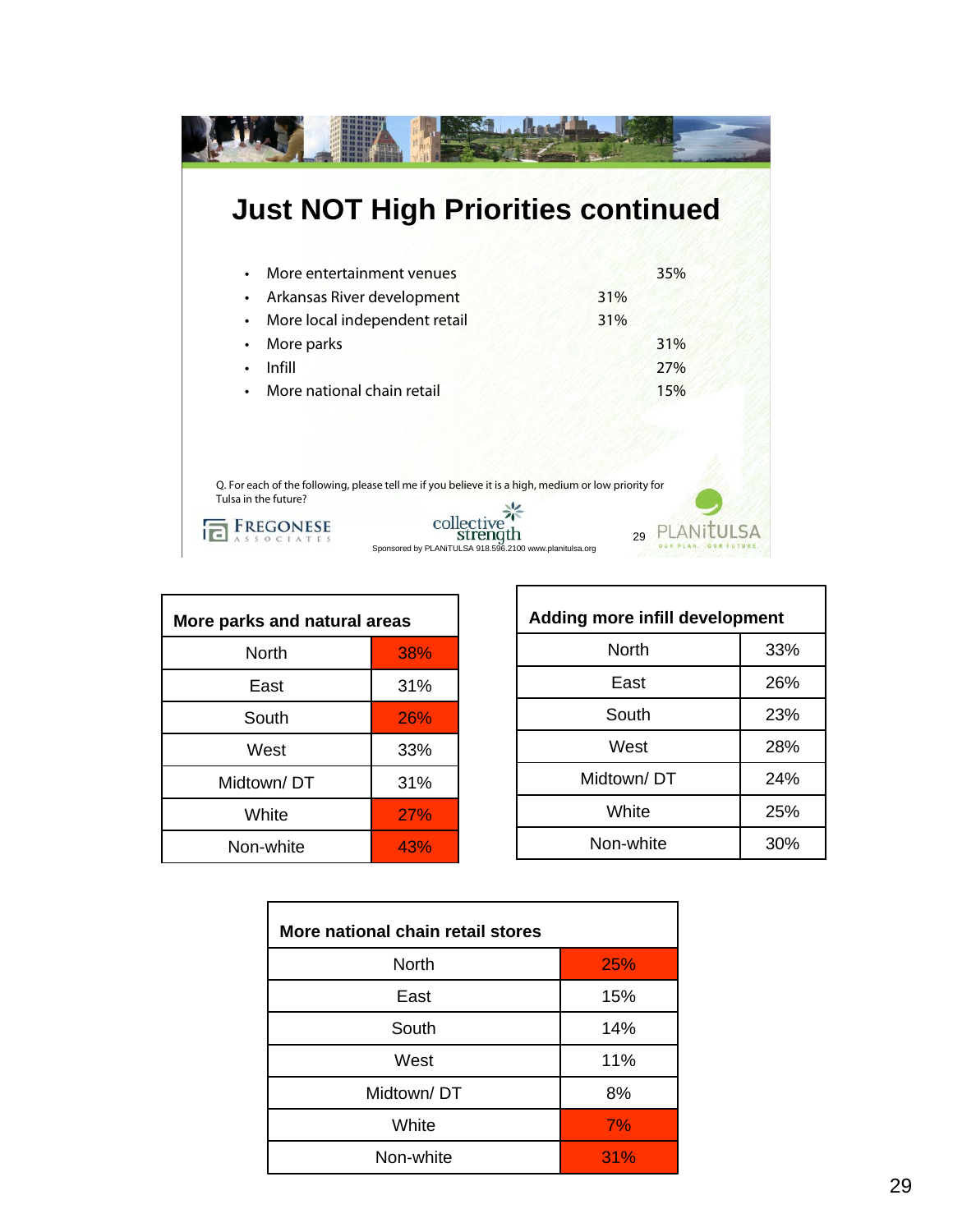| <b>No "Single" Priority Dominates</b>                                                                                                              |     |
|----------------------------------------------------------------------------------------------------------------------------------------------------|-----|
| Indicates a broad "basic services agenda"                                                                                                          |     |
| Repairing roads                                                                                                                                    | 20% |
| Improving public education<br>$\bullet$                                                                                                            | 13% |
| Improving public safety<br>$\bullet$                                                                                                               | 10% |
| New economic opportunities and jobs<br>$\bullet$                                                                                                   | 8%  |
| More alternative transportation<br>$\bullet$                                                                                                       | 4%  |
| Other                                                                                                                                              | 45% |
|                                                                                                                                                    |     |
|                                                                                                                                                    |     |
| Q. And of all these priorities we have discussed, which ONE is the single most important to you to<br>make the future of Tulsa the best it can be? |     |
| collectiv<br>Sponsored by PLANiTULSA 918.596.2100 www.planitulsa.org                                                                               | 30  |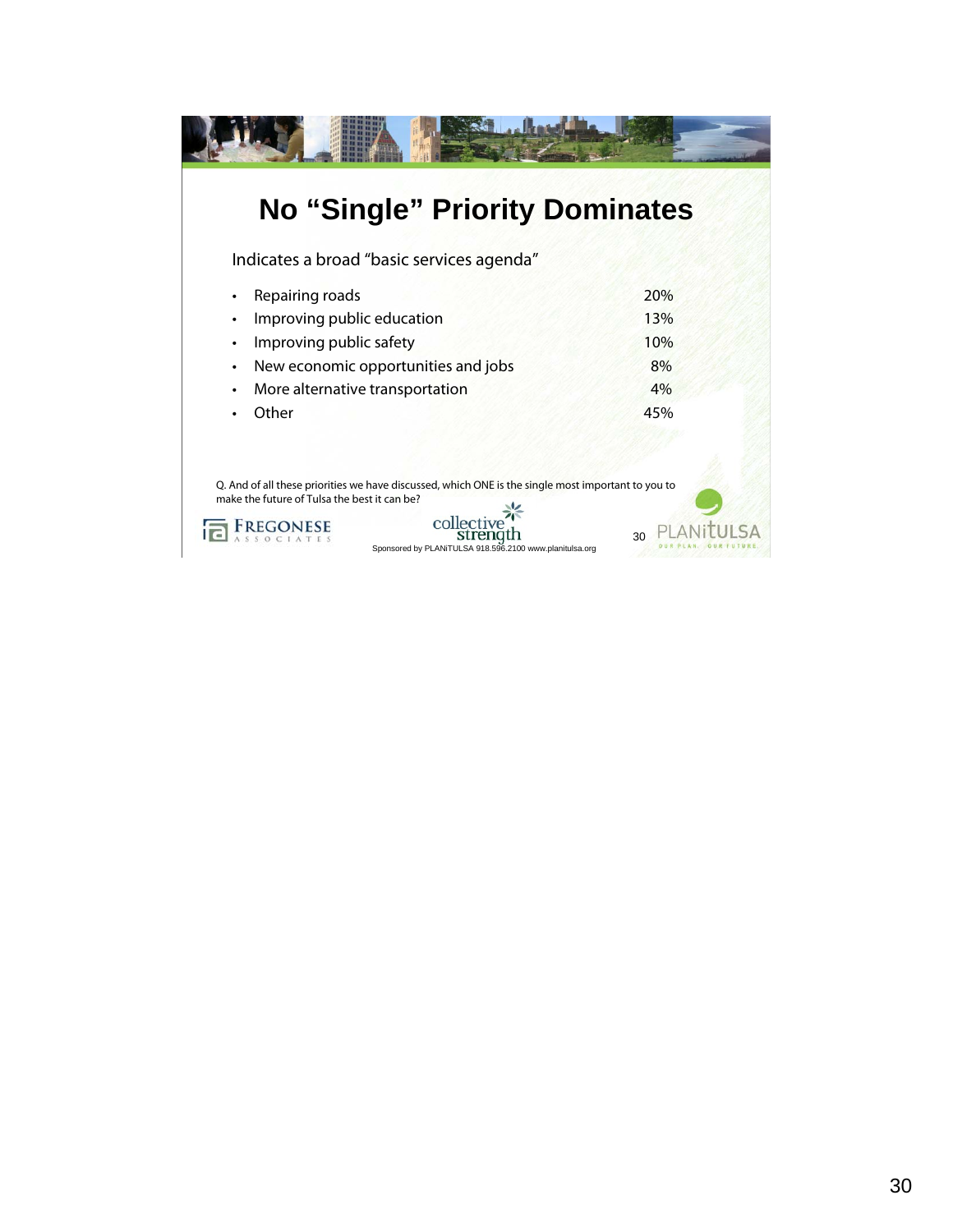| <b>Transportation Summary of Priorities</b>                                           |     |
|---------------------------------------------------------------------------------------|-----|
| Fix the streets - What it's about?                                                    |     |
| Repairing and maintaining streets<br>Creating more transportation alternatives        | 84% |
| like rail or streetcar                                                                | 55% |
| Easing traffic by widening streets<br>Easing traffic by adding bike lanes, sidewalks, | 49% |
| rights of way                                                                         | 48% |
| Easing traffic by building new roads                                                  | 48% |
| Making Tulsa more walkable and less car oriented                                      | 44% |
| collect<br>Sponsored by PLANiTULSA 918.596.2100 www.planitulsa.org                    | 31  |

| <b>Repairing and maintaining</b><br>existing streets |     |
|------------------------------------------------------|-----|
| North                                                | 81% |
| East                                                 | 81% |
| South                                                | 85% |
| West                                                 | 85% |
| Midtown/DT                                           | 88% |
| White                                                | 90% |
| Non-white                                            | 70% |

| Easing traffic by adding bike<br>lanes, sidewalks and right of<br>way for public transportation |     |
|-------------------------------------------------------------------------------------------------|-----|
| North                                                                                           | 52% |
| East                                                                                            | 48% |
| South                                                                                           | 43% |
| West                                                                                            | 48% |
| Midtown/DT                                                                                      | 52% |
| White                                                                                           | 47% |
| Non-white                                                                                       | 51% |

| <b>Creating more transportation</b><br>alternatives like rail or<br>streetcar |     |
|-------------------------------------------------------------------------------|-----|
| North                                                                         | 54% |
| East                                                                          | 52% |
| South                                                                         | 54% |
| West                                                                          | 59% |
| Midtown/DT                                                                    | 59% |
| White                                                                         | 56% |
| Non-white                                                                     | 53% |

| <b>Building new roads</b> |     |
|---------------------------|-----|
| North                     | 49% |
| East                      | 50% |
| South                     | 50% |
| West                      | 50% |
| Midtown/ DT               | 42% |
| White                     | 47% |
| Non-white                 | 51% |

| Easing traffic by widening<br>existing streets |     |
|------------------------------------------------|-----|
| North                                          | 44% |
| East                                           | 53% |
| South                                          | 56% |
| West                                           | 45% |
| Midtown/DT                                     | 45% |
| White                                          | 50% |
| Non-white                                      | 48% |

| <b>Making Tulsa more</b><br>walkable and less car-<br>oriented |     |
|----------------------------------------------------------------|-----|
| North                                                          | 46% |
| East                                                           | 42% |
| South                                                          | 40% |
| West                                                           | 41% |
| Midtown/DT                                                     | 51% |
| White                                                          | 44% |
| Non-white                                                      | 45% |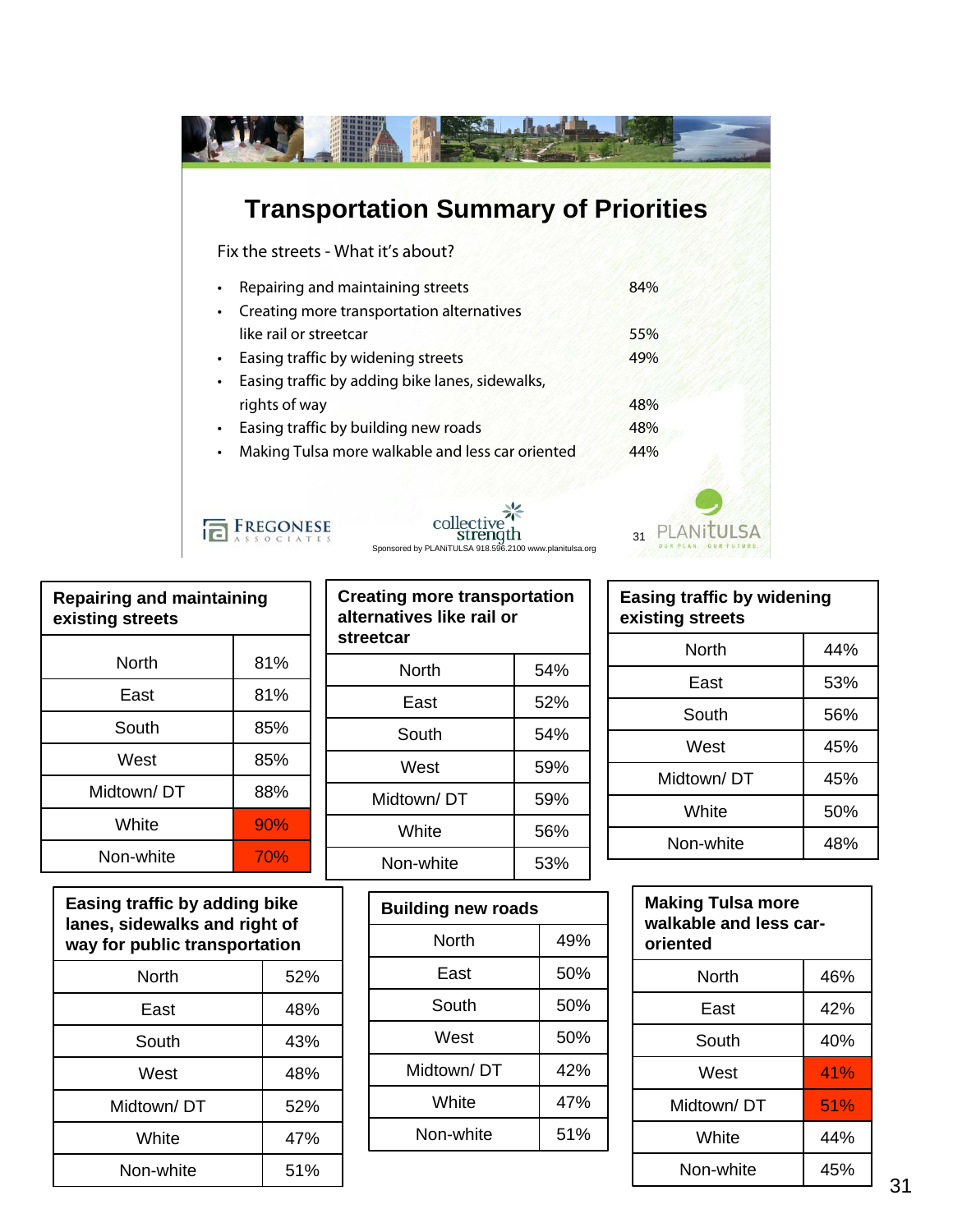|                                        | <b>Transportation Satisfaction</b>                                                  |
|----------------------------------------|-------------------------------------------------------------------------------------|
| 70% Not very satisfied                 |                                                                                     |
| Satisfied with transportation choices: |                                                                                     |
| Very satisfied                         | 30%                                                                                 |
| Somewhat satisfied<br>$\bullet$        | 43%                                                                                 |
| Not satisfied<br>$\bullet$             | 26%                                                                                 |
| Don't know                             | $1\%$                                                                               |
|                                        |                                                                                     |
|                                        | Q. How satisfied are you with the transportation choices you currently have?        |
| REGONESE                               | collectiv<br>stren<br>32<br>Sponsored by PLANiTULSA 918.596.2100 www.planitulsa.org |

|     | How do you usually<br>get around in Tulsa?       |                                            | <b>CAR</b>                  | <b>BUS</b>                                |
|-----|--------------------------------------------------|--------------------------------------------|-----------------------------|-------------------------------------------|
|     | <b>North</b>                                     |                                            | 86%                         | 6%                                        |
|     | East                                             |                                            | 93%                         | 1%                                        |
|     | South                                            |                                            | 95%                         | 3%                                        |
|     | West                                             |                                            | 95%                         | 0%                                        |
|     | Midtown/DT                                       |                                            | 94%                         | 2%                                        |
|     | White                                            |                                            | 94%                         | 1%                                        |
|     | Non-white                                        |                                            | 89%                         | 6%                                        |
|     | <b>How satisfied</b><br>are you with             |                                            |                             |                                           |
| the | transportation<br>choices you<br>currently have? | <b>VERY</b><br><b>SATIS</b><br><b>FIED</b> | <b>SOME-</b><br><b>WHAT</b> | <b>NOT</b><br><b>SATISF</b><br><b>IED</b> |
|     | <b>North</b>                                     | 27%                                        | 47%                         | 26%                                       |
|     | East                                             | 33%                                        | 39%                         | 26%                                       |
|     | South                                            | 35%                                        | 43%                         | 21%                                       |
|     | West                                             | 30%                                        | 43%                         | 27%                                       |
|     | Midtown/DT                                       | 26%                                        | 45%                         | 29%                                       |
|     | White                                            | 29%                                        | 44%                         | 26%                                       |

| <b>What other</b><br>ways would you<br>like to be able to<br>get around<br>Tulsa? | (RAIL/<br><b>STRE</b><br><b>ETCA</b><br>R) | <b>BUS</b> | <b>WALK/</b><br><b>BIKE</b> |
|-----------------------------------------------------------------------------------|--------------------------------------------|------------|-----------------------------|
| North                                                                             | 44%                                        | 46%        | 32%                         |
| East                                                                              | 45%                                        | 37%        | 37%                         |
| South                                                                             | 42%                                        | 38%        | 36%                         |
| West                                                                              | 51%                                        | 38%        | 37%                         |
| Midtown/DT                                                                        | 52%                                        | 40%        | 45%                         |
| White                                                                             | 47%                                        | 36%        | 37%                         |
| Non-white                                                                         | 44%                                        | 47%        | 37%                         |

|              | <b>DIAL</b><br>A<br><b>RIDE</b> | <b>TAXI</b> | <b>CAR</b> |
|--------------|---------------------------------|-------------|------------|
| <b>North</b> | 13%                             | 9%          | 9%         |
| East         | 10%                             | 9%          | 2%         |
| South        | 10%                             | 5%          | 3%         |
| West         | 13%                             | 11%         | 2%         |
| Midtown/DT   | 14%                             | 9%          | 2%         |
| White        | 11%                             | 7%          | 2%         |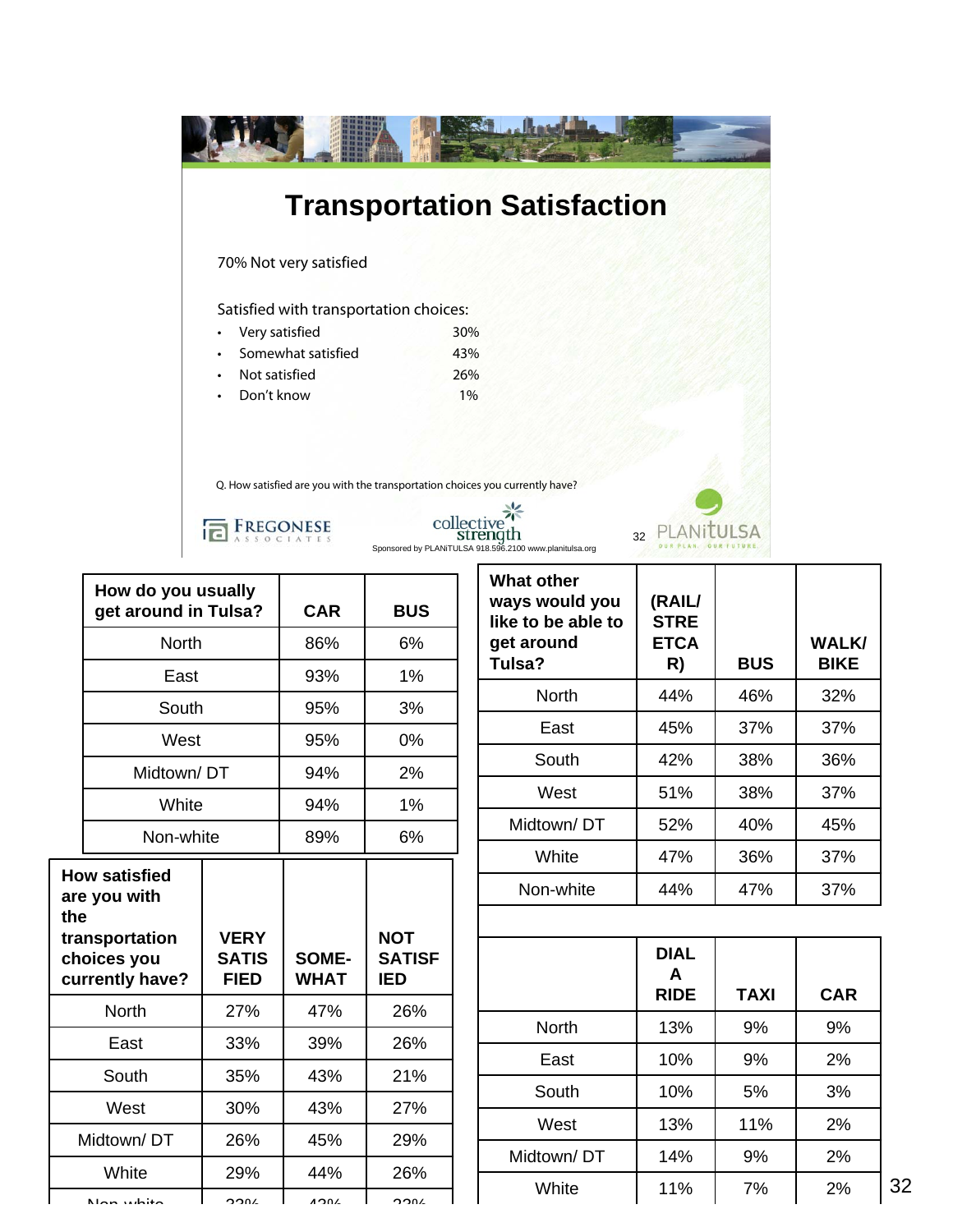

|     | How do you usually<br>get around in Tulsa?                                               |                                            | <b>CAR</b>           | <b>BUS</b>                                |
|-----|------------------------------------------------------------------------------------------|--------------------------------------------|----------------------|-------------------------------------------|
|     | <b>North</b>                                                                             |                                            | 86%                  | 6%                                        |
|     | East                                                                                     |                                            | 93%                  | 1%                                        |
|     | South                                                                                    |                                            | 95%                  | 3%                                        |
|     | West                                                                                     |                                            | 95%                  | 0%                                        |
|     | Midtown/DT                                                                               |                                            | 94%                  | 2%                                        |
|     | White                                                                                    |                                            | 94%                  | 1%                                        |
|     | Non-white                                                                                |                                            | 89%                  | 6%                                        |
| the | <b>How satisfied</b><br>are you with<br>transportation<br>choices you<br>currently have? | <b>VERY</b><br><b>SATIS</b><br><b>FIED</b> | SOME-<br><b>WHAT</b> | <b>NOT</b><br><b>SATISF</b><br><b>IED</b> |
|     | <b>North</b>                                                                             | 27%                                        | 47%                  | 26%                                       |
|     | East                                                                                     | 33%                                        | 39%                  | 26%                                       |
|     | South                                                                                    | 35%                                        | 43%                  | 21%                                       |
|     | West                                                                                     | 30%                                        | 43%                  | 27%                                       |
|     | Midtown/DT                                                                               | 26%                                        | 45%                  | 29%                                       |
|     | White                                                                                    | 29%                                        | 44%                  | 26%                                       |
|     | مانطين مملكا                                                                             | 220/                                       | 100/                 | ∕חרי                                      |

| <b>What other</b><br>ways would you<br>like to be able to<br>get around<br>Tulsa? | (RAIL/<br><b>STRE</b><br><b>ETCA</b><br>R) | <b>BUS</b> | <b>WALK/</b><br><b>BIKE</b> |
|-----------------------------------------------------------------------------------|--------------------------------------------|------------|-----------------------------|
| North                                                                             | 44%                                        | 46%        | 32%                         |
| East                                                                              | 45%                                        | 37%        | 37%                         |
| South                                                                             | 42%                                        | 38%        | 36%                         |
| West                                                                              | 51%                                        | 38%        | 37%                         |
| Midtown/DT                                                                        | 52%                                        | 40%        | 45%                         |
| White                                                                             | 47%                                        | 36%        | 37%                         |
| Non-white                                                                         | 44%                                        | 47%        | 37%                         |

|              | <b>DIAL</b><br>A<br><b>RIDE</b> | <b>TAXI</b> | <b>CAR</b> |
|--------------|---------------------------------|-------------|------------|
| <b>North</b> | 13%                             | 9%          | 9%         |
| East         | 10%                             | 9%          | 2%         |
| South        | 10%                             | 5%          | 3%         |
| West         | 13%                             | 11%         | 2%         |
| Midtown/DT   | 14%                             | 9%          | 2%         |
| White        | 11%                             | 7%          | 2%         |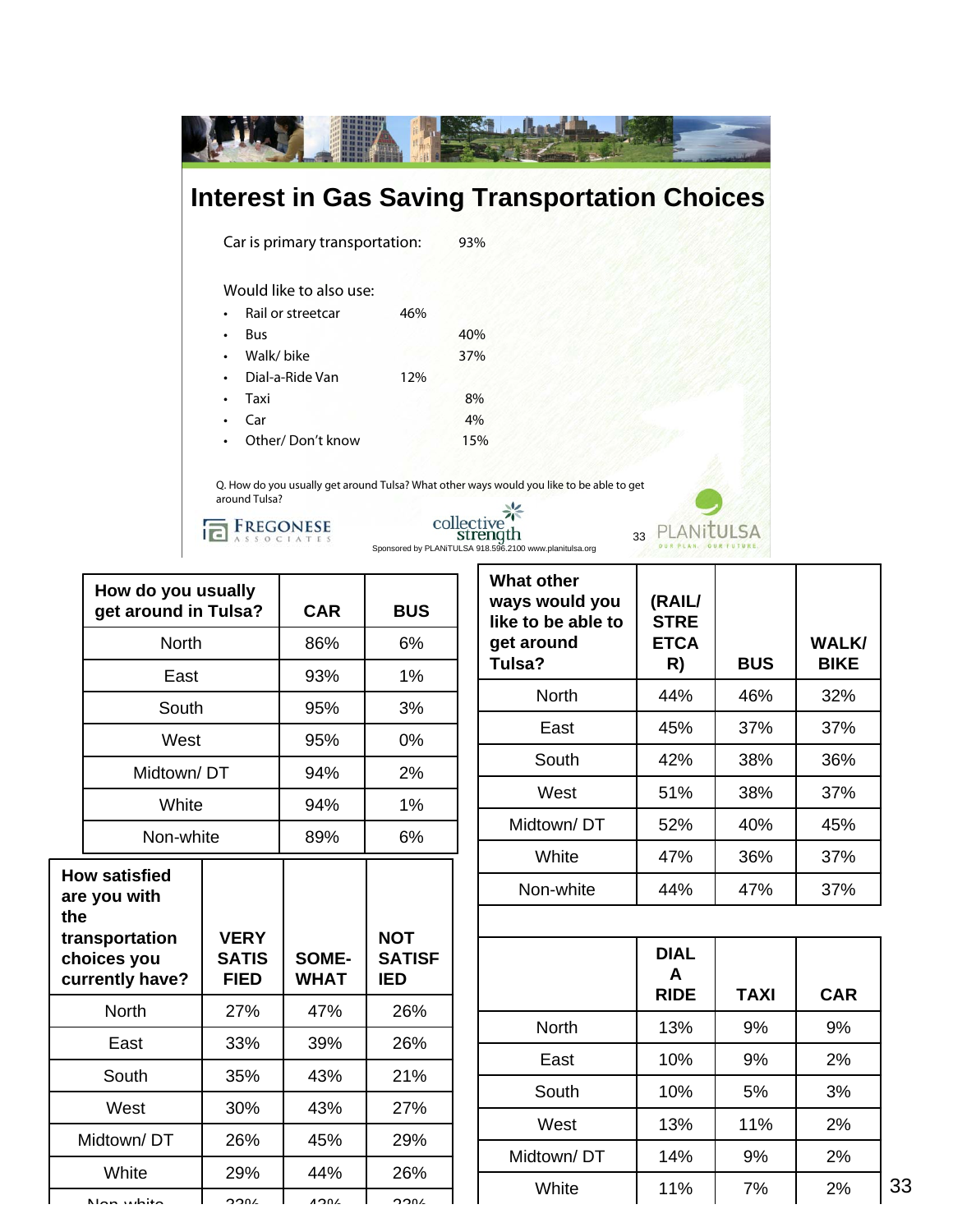| <b>Transportation Investment</b>                                                                                                                                                                                                       |
|----------------------------------------------------------------------------------------------------------------------------------------------------------------------------------------------------------------------------------------|
|                                                                                                                                                                                                                                        |
| \$38                                                                                                                                                                                                                                   |
| \$21                                                                                                                                                                                                                                   |
| \$5                                                                                                                                                                                                                                    |
| \$64                                                                                                                                                                                                                                   |
| \$15                                                                                                                                                                                                                                   |
| \$11                                                                                                                                                                                                                                   |
| \$10                                                                                                                                                                                                                                   |
| \$36                                                                                                                                                                                                                                   |
| Q. And If you had \$100 to invest for the City of Tulsa to invest in transportation, how would you want it to be<br>divided among tolls roads, highways, streets, rail or streetcar, buses, and sidewalls, bike paths or trials?<br>34 |
| Sponsored by PLANiTULSA 918.596.2100 www.planitulsa.org                                                                                                                                                                                |

| <b>Toll Roads</b> |         |  |
|-------------------|---------|--|
| North             | \$8.42  |  |
| East              | \$6.11  |  |
| South             | \$5.22  |  |
| West              | \$2.88  |  |
| Midtown/DT        | \$3.65  |  |
| White             | \$3.49  |  |
| Non-white         | \$10.60 |  |
| <b>Highways</b>   |         |  |
|                   |         |  |
| North             | \$20.61 |  |
| East              | \$23.10 |  |
| South             | \$19.48 |  |
| West              | \$25.20 |  |
| Midtown/DT        | \$18.80 |  |
| White             | \$21.20 |  |

| <b>Rail or streetcar</b> |         |  |
|--------------------------|---------|--|
| North                    | \$14.69 |  |
| East                     | \$13.00 |  |
| South                    | \$13.36 |  |
| West                     | \$13.60 |  |
| Midtown/DT               | \$18.20 |  |
| White                    | \$14.97 |  |
| Non-white                | \$12.57 |  |
| <b>Buses</b>             |         |  |
| North                    | \$10.94 |  |
| East                     | \$11.40 |  |
| South                    | \$10.96 |  |
| West                     | \$9.34  |  |
| Midtown/DT               | \$9.76  |  |
| White                    | \$9.50  |  |
| Non-white                | \$12.90 |  |

| Sidewalks, bike paths or<br>trails |         |  |
|------------------------------------|---------|--|
| North                              | \$7.27  |  |
| East                               | \$9.69  |  |
| South                              | \$10.86 |  |
| West                               | \$11.20 |  |
| Midtown/DT                         | \$10.40 |  |
| White                              | \$9.89  |  |
| Non-white                          | \$9.97  |  |
| <b>Streets</b>                     |         |  |
| North                              | \$38.08 |  |
| East                               | \$36.70 |  |
| South                              | \$40.11 |  |
| West                               | \$37.80 |  |
| Midtown/DT                         | \$39.20 |  |
| White                              | \$40.95 |  |
| Non-white                          | \$32.77 |  |
|                                    |         |  |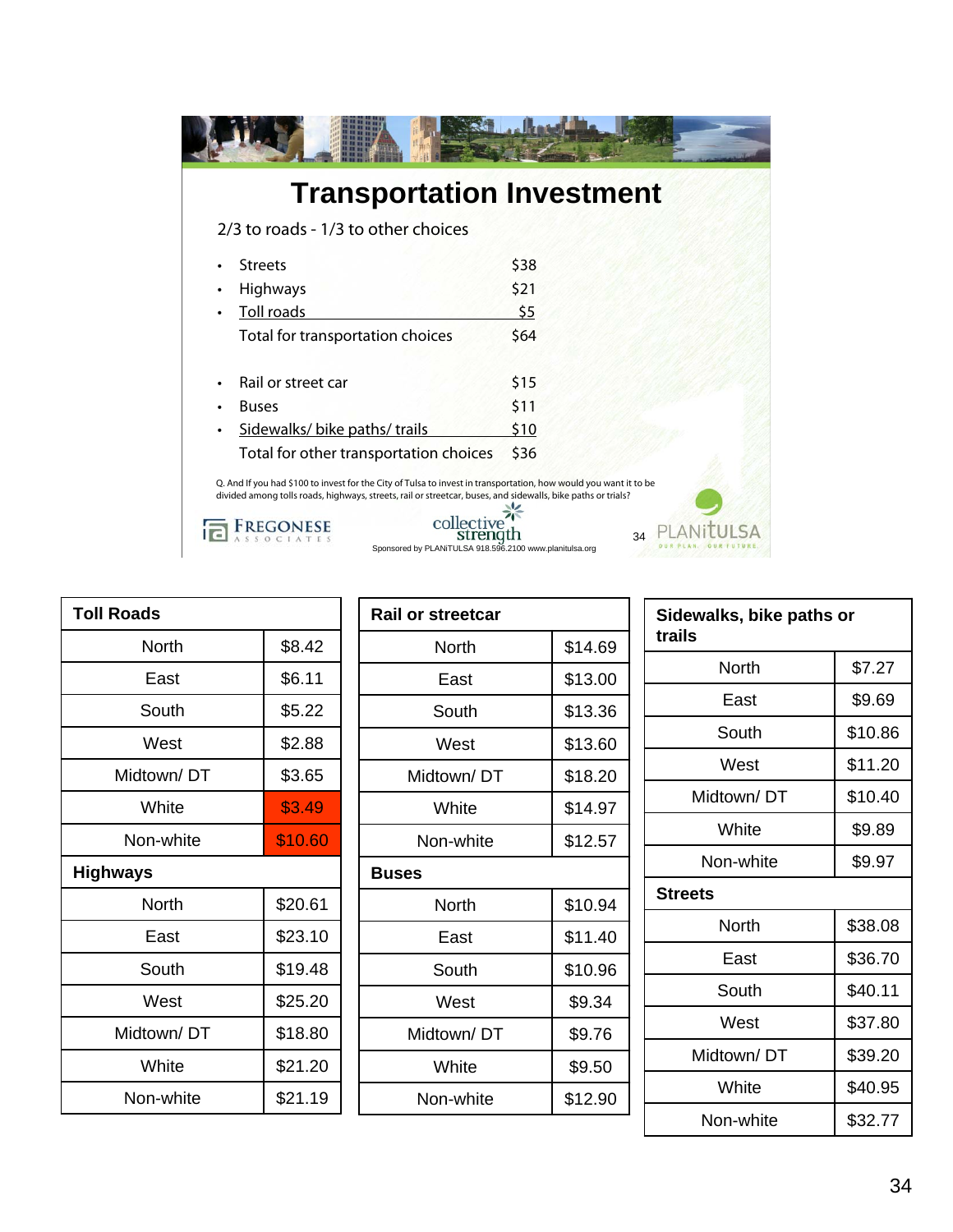|                                                                                                                                                      | <b>New Development</b>                                        |
|------------------------------------------------------------------------------------------------------------------------------------------------------|---------------------------------------------------------------|
| Citizens want new development to be located in:                                                                                                      |                                                               |
| Mostly new vacant areas                                                                                                                              | 8%                                                            |
| Mostly already developed<br>$\bullet$                                                                                                                | 18%                                                           |
| <b>Both</b>                                                                                                                                          | 74%                                                           |
|                                                                                                                                                      |                                                               |
|                                                                                                                                                      |                                                               |
| Q. Do you feel that new development should be mainly located in "new vacant" areas or in areas<br>where development already exists or a mix of both? | collectiv                                                     |
|                                                                                                                                                      | 35<br>Sponsored by PLANiTULSA 918.596.2100 www.planitulsa.org |

| Do you feel that new<br>development should be mainly<br>located in new vacant areas or in<br>areas where development<br>already exists or a mix of both? | <b>NEW</b><br><b>VACANT</b> | <b>ALREADY</b><br><b>DEVELOPED</b> | <b>Both</b> |
|----------------------------------------------------------------------------------------------------------------------------------------------------------|-----------------------------|------------------------------------|-------------|
| <b>North</b>                                                                                                                                             | 13%                         | 17%                                | 70%         |
| East                                                                                                                                                     | 6%                          | 19%                                | 75%         |
| South                                                                                                                                                    | 9%                          | 15%                                | 77%         |
| West                                                                                                                                                     | 5%                          | 19%                                | 76%         |
| Midtown/DT                                                                                                                                               | 6%                          | 23%                                | 72%         |
|                                                                                                                                                          |                             |                                    |             |
| White                                                                                                                                                    | 6%                          | 20%                                | 74%         |
| Non-white                                                                                                                                                | 13%                         | 14%                                | 73%         |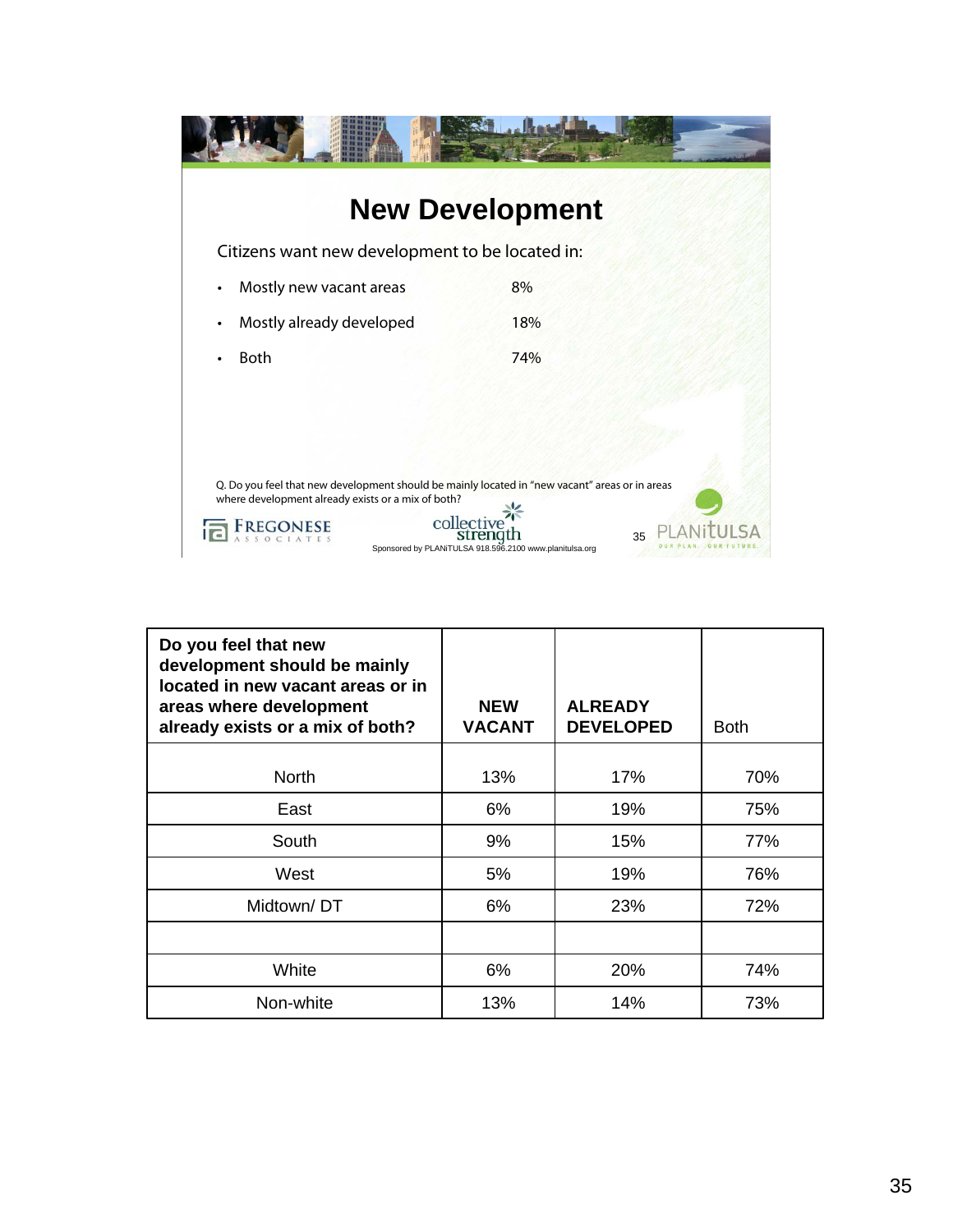|                           | <b>North Tulsa Widely Perceived as Not</b>                                                                                                                                                             |  |
|---------------------------|--------------------------------------------------------------------------------------------------------------------------------------------------------------------------------------------------------|--|
|                           | <b>Getting Enough Attention and Resources</b>                                                                                                                                                          |  |
|                           | Concerns also exist about West and East Tulsa                                                                                                                                                          |  |
| <b>North</b><br>$\bullet$ | 83%                                                                                                                                                                                                    |  |
| West<br>$\bullet$         | 65%                                                                                                                                                                                                    |  |
| East<br>$\bullet$         | 43%                                                                                                                                                                                                    |  |
| Downtown<br>$\bullet$     | 31%                                                                                                                                                                                                    |  |
| Midtown<br>$\bullet$      | 22%                                                                                                                                                                                                    |  |
| South<br>$\bullet$        | 9%                                                                                                                                                                                                     |  |
|                           |                                                                                                                                                                                                        |  |
|                           | Q. For each of the following areas of Tulsa, please tell me if you think they have received too little,<br>too much or just the right amount of attention and resources they need? (too little summary |  |
| shown)                    | collective                                                                                                                                                                                             |  |
|                           | 36<br>Sponsored by PLANiTULSA 918.596.2100 www.planitulsa.org                                                                                                                                          |  |

**For each of the following areas of Tulsa, please tell me if you think they have received too little, too much or just the right amount of attention and resources they need? (too little summary shown)**

| <b>South Tulsa</b> | <b>TOO</b><br>LITTLE |
|--------------------|----------------------|
| North              | 6%                   |
| East               | 6%                   |
| South              | 18%                  |
| West               | 9%                   |
| Midtown/DT         | 6%                   |
| White              | 9%                   |
| Non-white          | 9%                   |
| <b>North Tulsa</b> |                      |
| North              | 91%                  |
| East               | 79%                  |
| South              | 80%                  |
| West               | 82%                  |
| Midtown/DT         | 82%                  |
| White              | 83%                  |
| Non-white          | 84%                  |

| <b>East Tulsa</b> |     |
|-------------------|-----|
| <b>North</b>      | 38% |
| East              | 55% |
| South             | 41% |
| West              | 28% |
| Midtown/DT        | 47% |
| White             | 45% |
| Non-white         | 39% |
| <b>West Tulsa</b> |     |
| <b>North</b>      | 69% |
| East              | 58% |
| South             | 60% |
| West              | 77% |
| Midtown/DT        | 63% |
| White             | 66% |
| Non-white         | 61% |
|                   |     |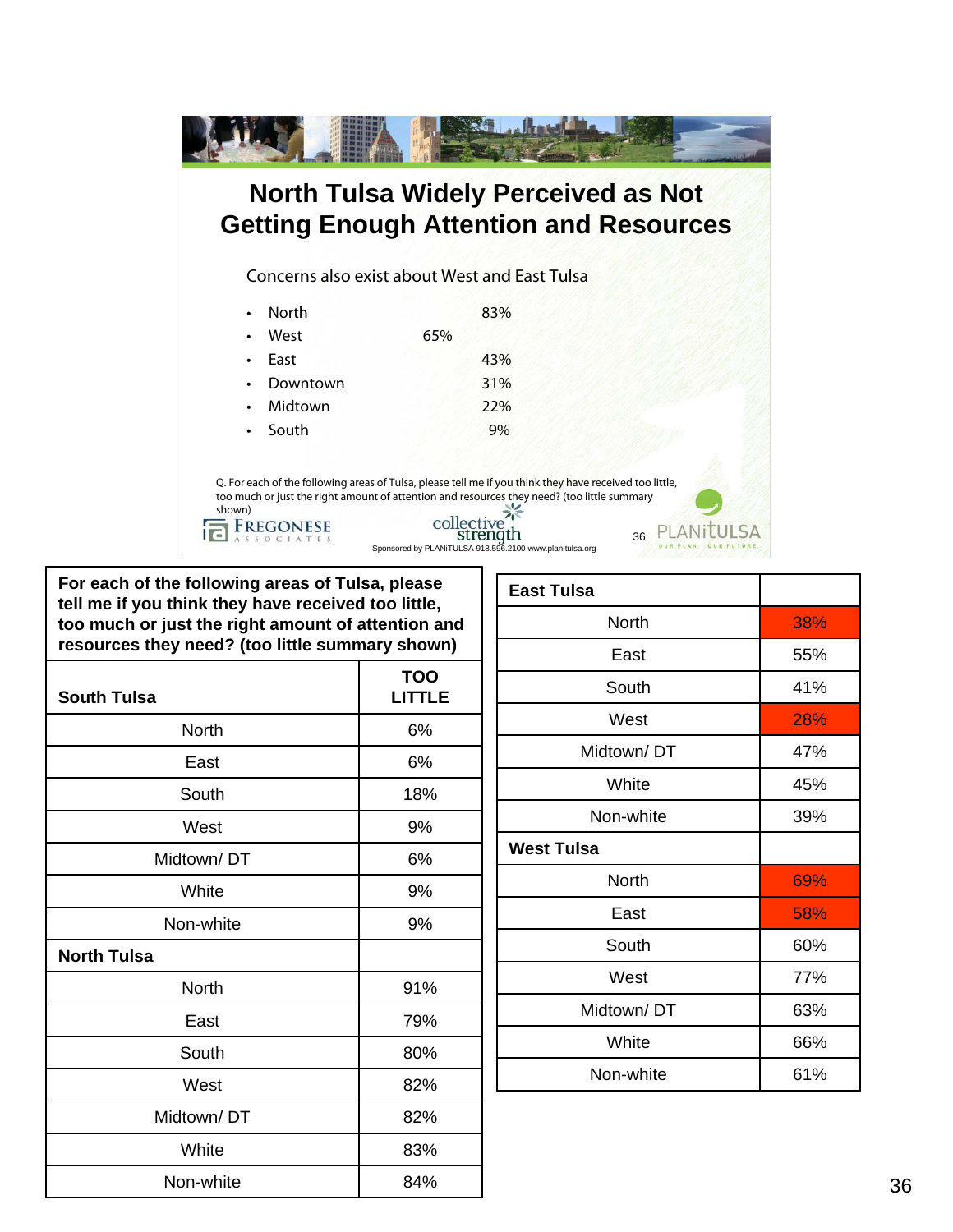|                                         | <b>North Tulsa Leads as Priority For Future:</b><br><b>Downtown and Midtown Follow</b>                                                                                               |  |
|-----------------------------------------|--------------------------------------------------------------------------------------------------------------------------------------------------------------------------------------|--|
| <b>North</b><br>$\bullet$               | 34%                                                                                                                                                                                  |  |
| Downtown                                | 26%                                                                                                                                                                                  |  |
| Midtown                                 | 12%                                                                                                                                                                                  |  |
| West                                    | 6%                                                                                                                                                                                   |  |
| East                                    | 8%                                                                                                                                                                                   |  |
| South                                   | 7%                                                                                                                                                                                   |  |
| All equally<br>$\bullet$                | 4%                                                                                                                                                                                   |  |
| Don't' know                             | 3%                                                                                                                                                                                   |  |
| attention and resources for the future? | Q. Which ONE of the following parts of Tulsa should be THE MOST important priority area for<br>collective<br>streng<br>37<br>Sponsored by PLANiTULSA 918.596.2100 www.planitulsa.org |  |

| Which ONE of the following parts of Tulsa should be<br>THE MOST important priority area for attention and<br>resources for the future? | <b>North</b> |
|----------------------------------------------------------------------------------------------------------------------------------------|--------------|
| <b>North</b>                                                                                                                           | 62%          |
| East                                                                                                                                   | 33%          |
| South                                                                                                                                  | 25%          |
| West                                                                                                                                   | 24%          |
| Midtown/DT                                                                                                                             | 25%          |
|                                                                                                                                        |              |
| White                                                                                                                                  | 29%          |
| Non-white                                                                                                                              | 48%          |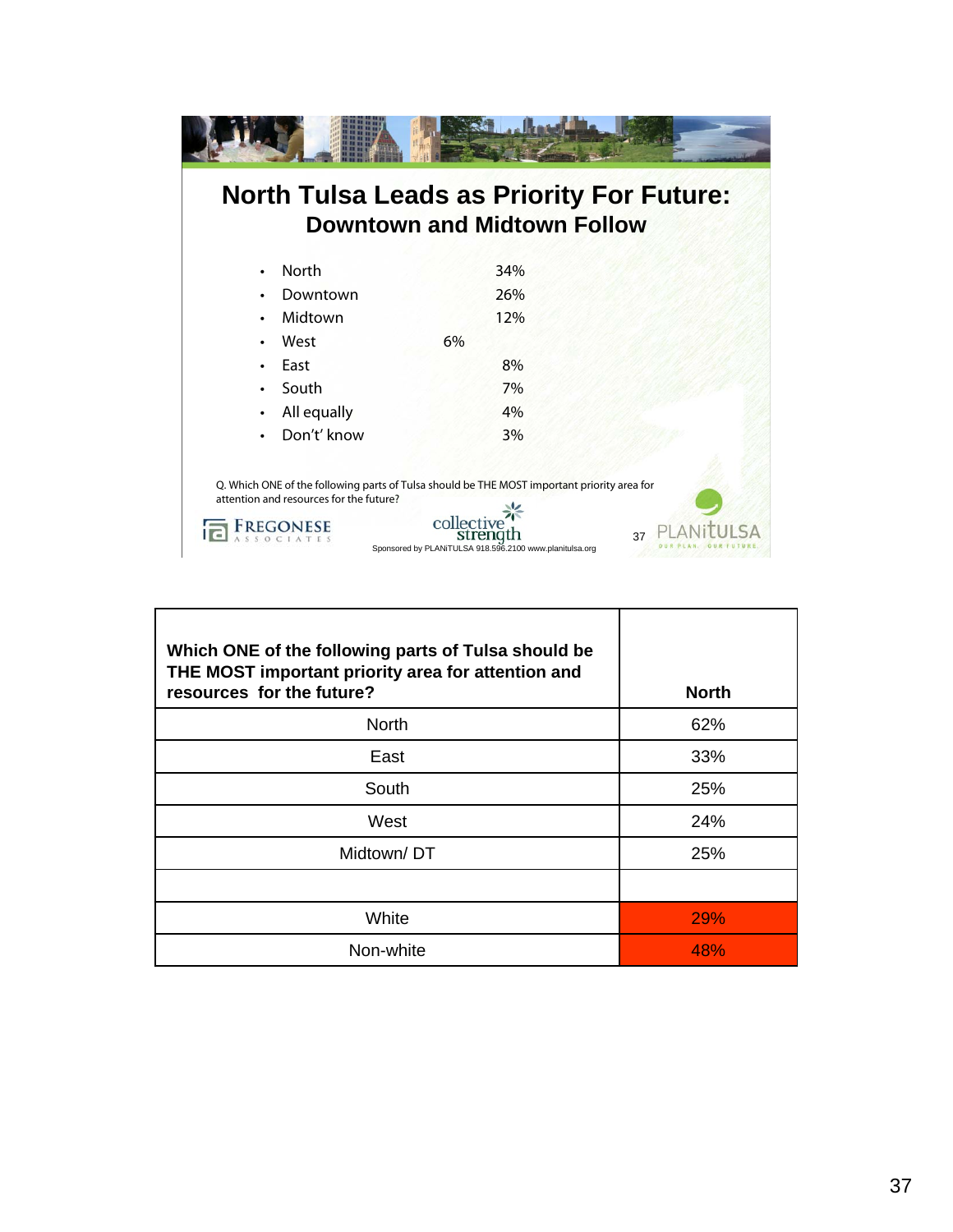|                                                                                                     | <b>Housing for the Future</b>                                                                                                                                                  |
|-----------------------------------------------------------------------------------------------------|--------------------------------------------------------------------------------------------------------------------------------------------------------------------------------|
| Citizens may want to live in these types of housing:                                                |                                                                                                                                                                                |
| <b>Single Family Home</b>                                                                           | 80%                                                                                                                                                                            |
| Condominium                                                                                         | 25%                                                                                                                                                                            |
| Town home                                                                                           | 24%                                                                                                                                                                            |
| Rental apartment                                                                                    | 14%                                                                                                                                                                            |
| <b>Duplex</b>                                                                                       | 13%                                                                                                                                                                            |
| Don't know                                                                                          | 7%                                                                                                                                                                             |
| or members of your immediate family might want to live in any of the following types of<br>housing? | Q. Regardless of what kind of home your family lives in now, do you think that at some point you<br>collectiv<br>38<br>Sponsored by PLANiTULSA 918.596.2100 www.planitulsa.org |

| Regardless of what kind of home<br>your family lives in now, do you<br>think that at some point you or<br>members of your immediate family<br>might want to live in any of the<br>following types of housing? | Single<br>Family<br>Home | Rental<br>Apartment | <b>Duplex</b> | Tome<br>Home | Condo |
|---------------------------------------------------------------------------------------------------------------------------------------------------------------------------------------------------------------|--------------------------|---------------------|---------------|--------------|-------|
| <b>North</b>                                                                                                                                                                                                  | 80%                      | 14%                 | 13%           | 23%          | 24%   |
| East                                                                                                                                                                                                          | 77%                      | 14%                 | 13%           | 21%          | 21%   |
| South                                                                                                                                                                                                         | 80%                      | 15%                 | 13%           | 23%          | 28%   |
| West                                                                                                                                                                                                          | 84%                      | 8%                  | 6%            | 22%          | 20%   |
| Midtown/DT                                                                                                                                                                                                    | 80%                      | 15%                 | 16%           | 29%          | 32%   |
|                                                                                                                                                                                                               |                          |                     |               |              |       |
| White                                                                                                                                                                                                         | 81%                      | 12%                 | 11%           | 22%          | 23%   |
| Non-white                                                                                                                                                                                                     | 78%                      | 18%                 | 18%           | 28%          | 30%   |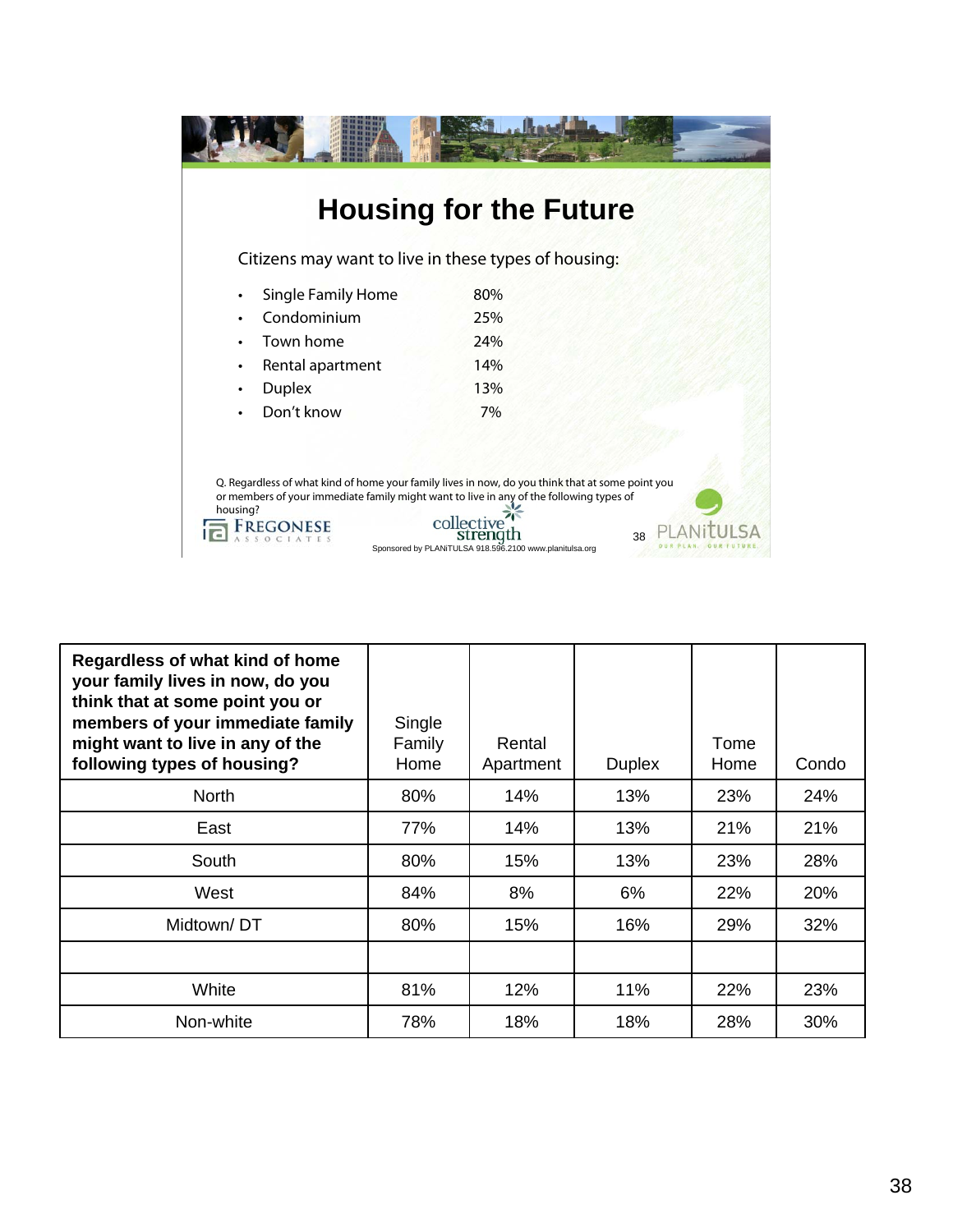| My neigh-<br>borhood | Somewhere<br>else in Tulsa | Both             | Neither | Don't<br>know                               |                                                                                                                                                                                                                                                                 |
|----------------------|----------------------------|------------------|---------|---------------------------------------------|-----------------------------------------------------------------------------------------------------------------------------------------------------------------------------------------------------------------------------------------------------------------|
|                      |                            |                  |         |                                             |                                                                                                                                                                                                                                                                 |
|                      |                            |                  |         |                                             | 1%                                                                                                                                                                                                                                                              |
| Condominium<br>18%   |                            |                  |         | 13%                                         | 1%                                                                                                                                                                                                                                                              |
| 17%                  | 37%                        |                  |         | 15%                                         | $1\%$                                                                                                                                                                                                                                                           |
| 10%                  | 45%                        |                  |         | 17%                                         | $1\%$                                                                                                                                                                                                                                                           |
|                      |                            |                  |         |                                             |                                                                                                                                                                                                                                                                 |
|                      |                            |                  |         |                                             |                                                                                                                                                                                                                                                                 |
|                      | 21%                        | 9%<br>29%<br>37% | 43%     | 4%<br>36%<br>32%<br>31%<br>26%<br>collectiv | <b>Housing for the Future continued</b><br>$1\%$<br>12%<br>Q. Now I'll read you the same list of housing types and please tell me if you would like that kind of<br>housing to be available in your own neighborhood, somewhere else in Tulsa, both or neither? |

39 Sponsored by PLANiTULSA 918.596.2100 www.planitulsa.org

| <b>SINGLE</b><br><b>FAMILY</b><br><b>HOME</b> | Own<br>neighbor<br>hood | Some<br>where<br>else | <b>Both</b> | <b>Neithe</b><br>r | <b>RENTAL</b><br><b>APARTME</b><br><b>NT</b> | Own<br>neighb<br>orhood | Somewh<br>ere else | <b>Both</b> |     | Neithe<br>r    |     |
|-----------------------------------------------|-------------------------|-----------------------|-------------|--------------------|----------------------------------------------|-------------------------|--------------------|-------------|-----|----------------|-----|
| <b>North</b>                                  | 43%                     | 10%                   | 42%         | 4%                 | <b>North</b>                                 | 12%                     | 44%                | 29%         |     | 14%            |     |
| East                                          | 39%                     | 7%                    | 49%         | 5%                 |                                              | 7%                      | 39%                | 26%         |     | 26%            |     |
| South                                         | 45%                     | 9%                    | 41%         | 4%                 | East                                         |                         |                    |             |     |                |     |
| West                                          | 49%                     | 9%                    | 39%         | 3%                 | South                                        | 11%                     | 51%                | 25%         |     | 12%            |     |
|                                               |                         |                       |             |                    | West                                         | 13%                     | 48%                | 23%         |     | 16%            |     |
| Midtown/<br>DT                                | 43%                     | 8%                    | 45%         | 3%                 | Midtown/<br>DT                               | 9%                      | 45%                |             | 26% |                | 19% |
| White                                         | 44%                     | 7%                    | 44%         | 3%                 | White                                        | 8%                      | 49%                | 24%         |     | 17%            |     |
| Non-                                          |                         |                       |             |                    |                                              |                         |                    |             |     |                |     |
| white                                         | 4 <sup>8</sup>          | 13% <sub>me</sub>     | 41%         | 5%                 | Non-white                                    | 15%<br>Own              | _38%<br>Some       | 29%         |     | 181%           |     |
| <b>DUPLEX</b>                                 | neighbor<br>hood        | where<br>else         | <b>Both</b> | <b>Neith</b><br>er | <b>TOWN</b><br><b>HOME</b>                   | neighbo<br>rhood        | where<br>else      | <b>Both</b> |     | <b>Neither</b> |     |
| <b>North</b>                                  | 18%                     | 33%                   | 33%         | 14%                | <b>North</b>                                 | 26%                     | 29%                | 33%         |     | 11%            |     |
| East                                          | 13%                     | 36%                   | 30%         | 19%                | East                                         | 17%                     | 26%                | 40%         |     | 15%            |     |
| South                                         | 18%                     | 42%                   | 26%         | 13%                | South                                        | 19%                     | 34%                | 36%         |     | 10%            |     |
| West                                          | 20%                     | 39%                   | 24%         | 16%                | West                                         | 23%                     | 30%                | 34%         |     | 12%            |     |
| Midtown/<br>DT                                | 15%                     | 33%                   | 37%         | 12%                | Midtown/<br>DT                               | 23%                     | 26%                | 38%         |     | 10%            |     |
| White                                         | 16%                     | 41%                   | 29%         | 13%                | White                                        | 19%                     | 32%                | 37%         |     | 11%            |     |
| Non-white                                     | 18%                     | 29%                   | 35%         | 18%                | Non-white                                    | 28%                     | 22%                | 35%         |     | 14%            | 39  |
|                                               |                         |                       |             |                    |                                              |                         |                    |             |     |                |     |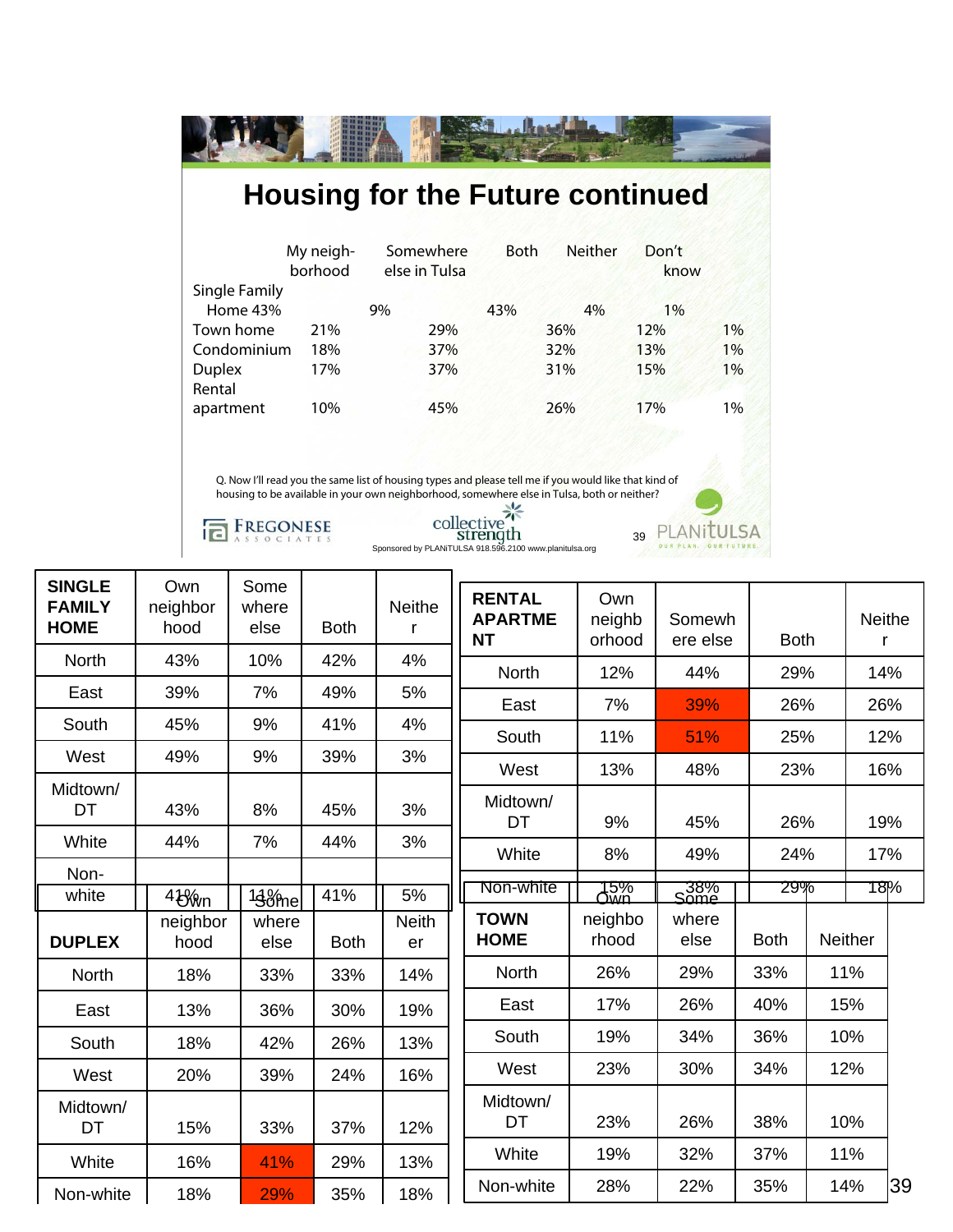

| Tulsa is one of the best<br>cities in the world | Tulsa is a city in<br>am excited about the<br>future of Tulsa<br>decline |                                                                  |                  |              |     |                  |            | <b>City leaders in Tulsa</b><br>understand my<br>community's needs              |            |
|-------------------------------------------------|--------------------------------------------------------------------------|------------------------------------------------------------------|------------------|--------------|-----|------------------|------------|---------------------------------------------------------------------------------|------------|
| <b>North</b>                                    | 58%                                                                      |                                                                  | <b>North</b>     | 56%          |     | <b>North</b>     | 39%        | <b>North</b>                                                                    | 27%        |
| East                                            | 62%                                                                      |                                                                  | East             | 62%          |     | East             | 38%        |                                                                                 |            |
| South                                           | 71%                                                                      |                                                                  | South            | 70%          |     | South            | 30%        | East                                                                            | 34%        |
| West                                            | 69%                                                                      |                                                                  | West             | 63%          |     | West             | 37%        | South                                                                           | 48%        |
| Midtown/DT                                      | 66%                                                                      |                                                                  | Midtown/DT       | 64%          |     | Midtown/         |            | West                                                                            | 27%        |
|                                                 |                                                                          |                                                                  | White            | 65%          |     | <b>DT</b>        | 30%        | Midtown/                                                                        |            |
| White                                           | 70%                                                                      |                                                                  |                  |              |     | White            | 34%        | DT                                                                              | 52%        |
| Non-white                                       | 56%                                                                      |                                                                  | 63%<br>Non-white |              |     | 35%<br>Non-white |            | White                                                                           | 41%        |
| I am worried about<br>the future of Tulsa       |                                                                          | Tulsa is a place that<br>is attractive to young<br>professionals |                  |              |     |                  |            | Non-white<br>Tulsa is too divided<br>to have a unified<br>vision for the future | 35%        |
| <b>North</b>                                    |                                                                          | 55%                                                              |                  | <b>North</b> |     | 41%              | North      |                                                                                 | 58%        |
| East                                            |                                                                          | 52%                                                              |                  | East         |     | 54%              | East       |                                                                                 | 50%        |
| South                                           |                                                                          | 41%                                                              |                  | South        |     | 53%              | South      |                                                                                 | 33%        |
| West                                            |                                                                          | 47%                                                              | West             |              | 48% | West             |            | 54%                                                                             |            |
| Midtown/DT                                      |                                                                          | 52%                                                              |                  | Midtown/DT   |     |                  | Midtown/DT |                                                                                 | 40%        |
| White                                           |                                                                          | 46%                                                              | White            |              | 51% | White            |            | 41%                                                                             |            |
| Non-white                                       |                                                                          | 54%                                                              |                  | Non-white    |     | 43%              |            | Non-white                                                                       | 58%<br>ᢋᠸᢧ |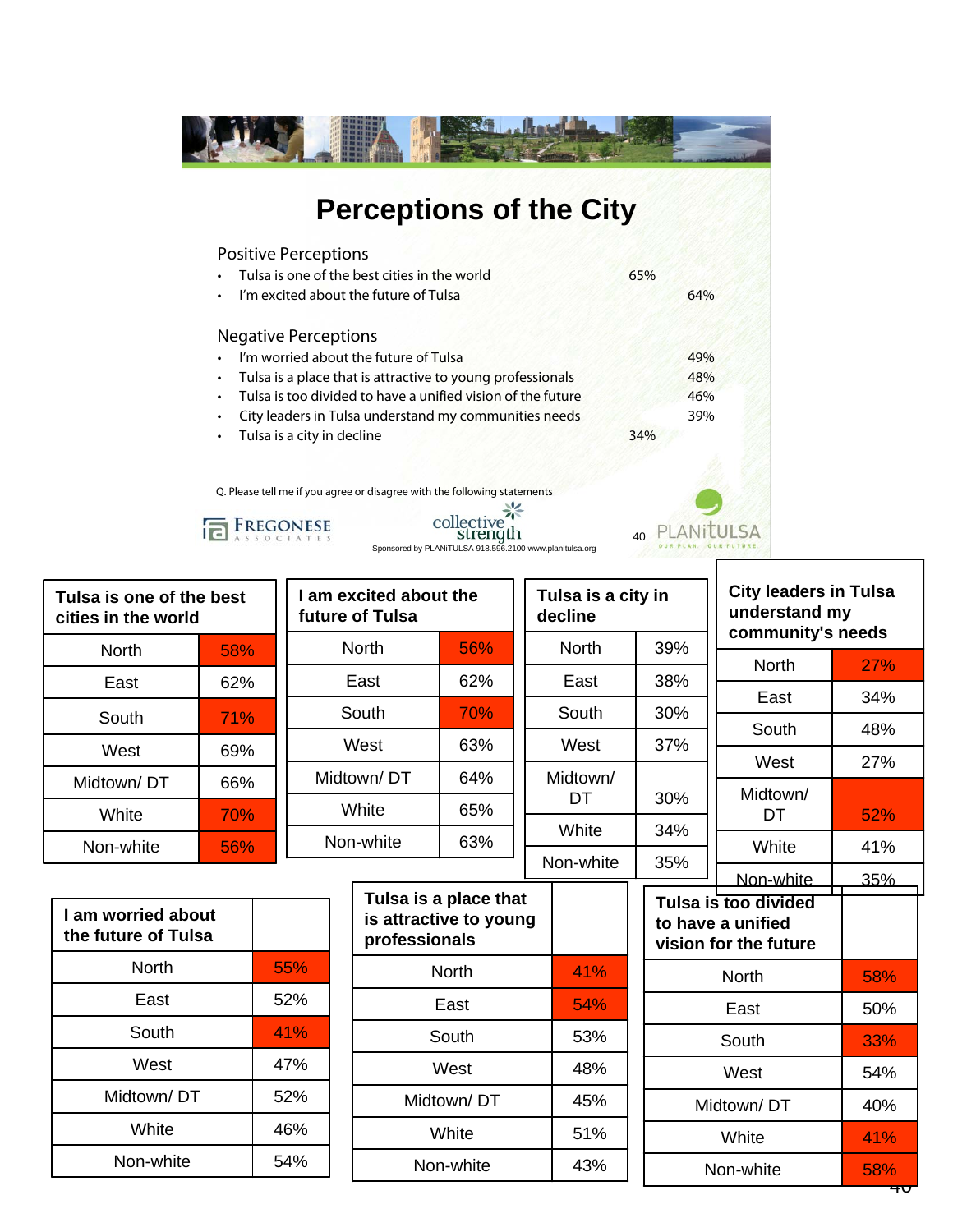

| I have heard about<br><b>PLANITULSA</b> |     |  |  |  |  |  |
|-----------------------------------------|-----|--|--|--|--|--|
| North                                   | 20% |  |  |  |  |  |
| East                                    | 16% |  |  |  |  |  |
| South                                   | 20% |  |  |  |  |  |
| West                                    | 24% |  |  |  |  |  |
| Midtown/DT                              | 20% |  |  |  |  |  |
| White                                   | 18% |  |  |  |  |  |
| Non-white                               | 25% |  |  |  |  |  |

| I do not feel included in the<br>planning process, people like me<br>are always left out |     |
|------------------------------------------------------------------------------------------|-----|
| <b>North</b>                                                                             | 59% |
| East                                                                                     | 52% |
| South                                                                                    | 31% |
| West                                                                                     | 51% |
| Midtown/DT                                                                               | 32% |
| White                                                                                    | 38% |
| Non-white                                                                                | 60% |

| <b>I Delicyle the Oily OF Fulsa Will be able to balance</b><br>the needs of all the citizens in the plan and<br>implement the plan fairly |     |  |
|-------------------------------------------------------------------------------------------------------------------------------------------|-----|--|
| <b>North</b>                                                                                                                              | 50% |  |
| East                                                                                                                                      | 51% |  |
| South                                                                                                                                     | 61% |  |
| West                                                                                                                                      | 55% |  |
| Midtown/DT                                                                                                                                | 53% |  |

| White     | 55% |
|-----------|-----|
| Non-white | 54% |
|           |     |

**I'm concerned the plan will be too influenced by those who have a lot of money**

| <b>North</b> | 80% |
|--------------|-----|
| East         | 74% |
| South        | 61% |
| West         | 77% |
| Midtown/DT   | 60% |
| White        | 66% |
| Non-white    | 78% |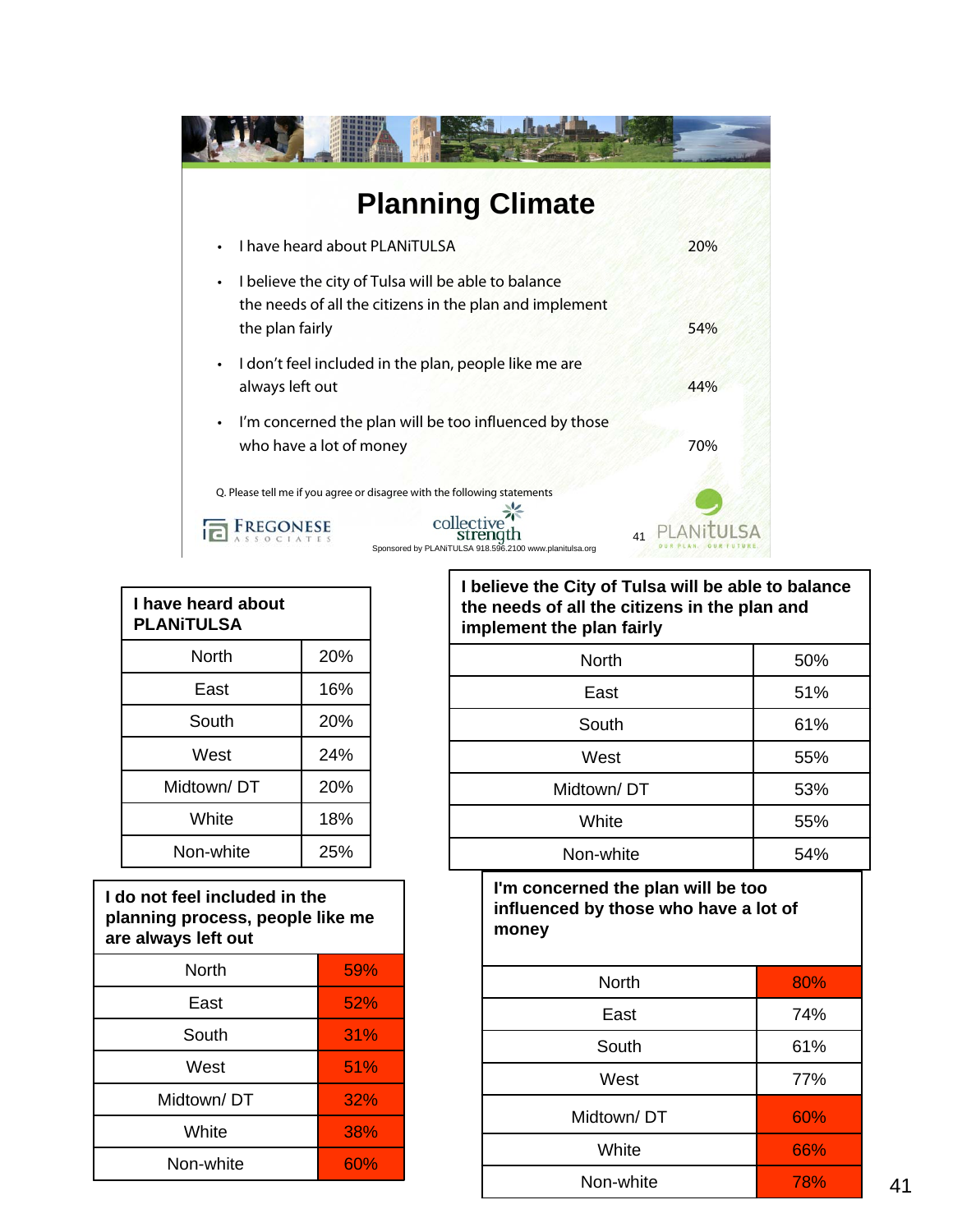

| I am personally enthusiastic about<br>planning for the city of Tulsa and want to<br>participate in it |     |  |
|-------------------------------------------------------------------------------------------------------|-----|--|
| North                                                                                                 | 67% |  |
| East                                                                                                  | 67% |  |
| South                                                                                                 | 65% |  |
| West                                                                                                  | 63% |  |
| Midtown/DT                                                                                            | 66% |  |
|                                                                                                       |     |  |
| White                                                                                                 | 62% |  |
| Non-white                                                                                             | 76% |  |

**Assuming people like me participate in the plan and the plan is carried out fairly by the city, I think Tulsa will change for the better as a result of it**

| <b>North</b> | 90% |
|--------------|-----|
| East         | 91% |
| South        | 92% |
| West         | 93% |
| Midtown/DT   | 89% |
|              |     |
| White        | 91% |
| Non-white    | 93% |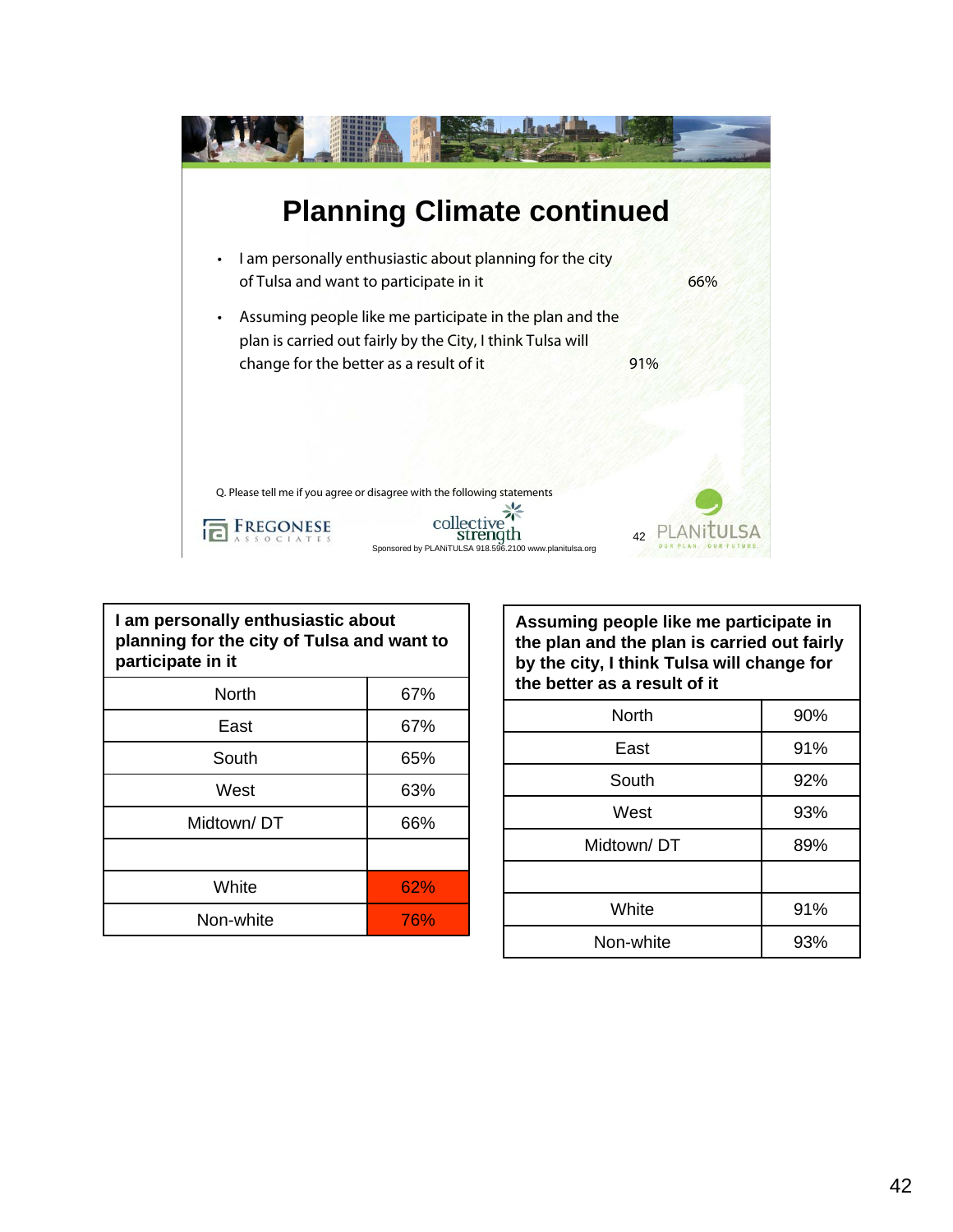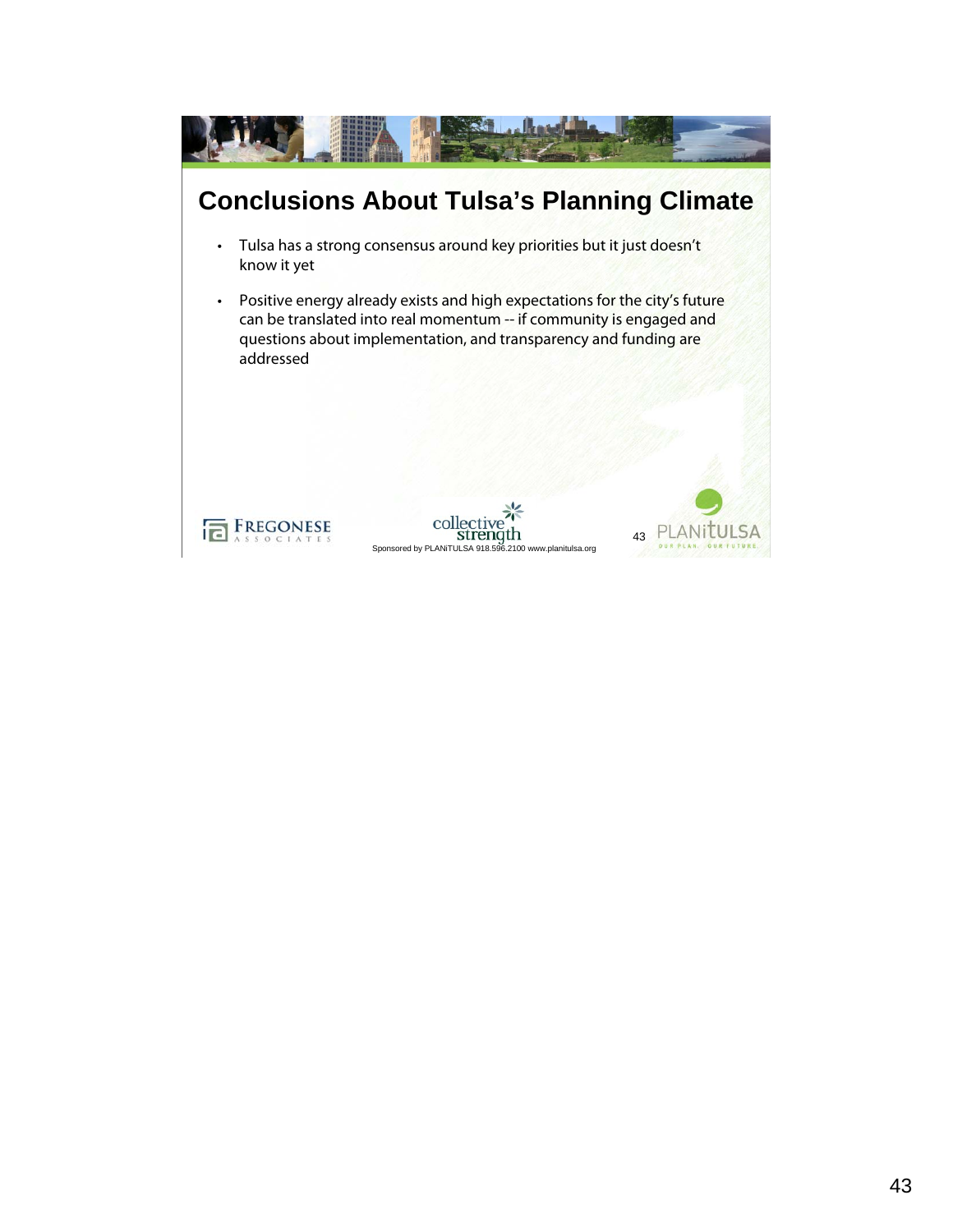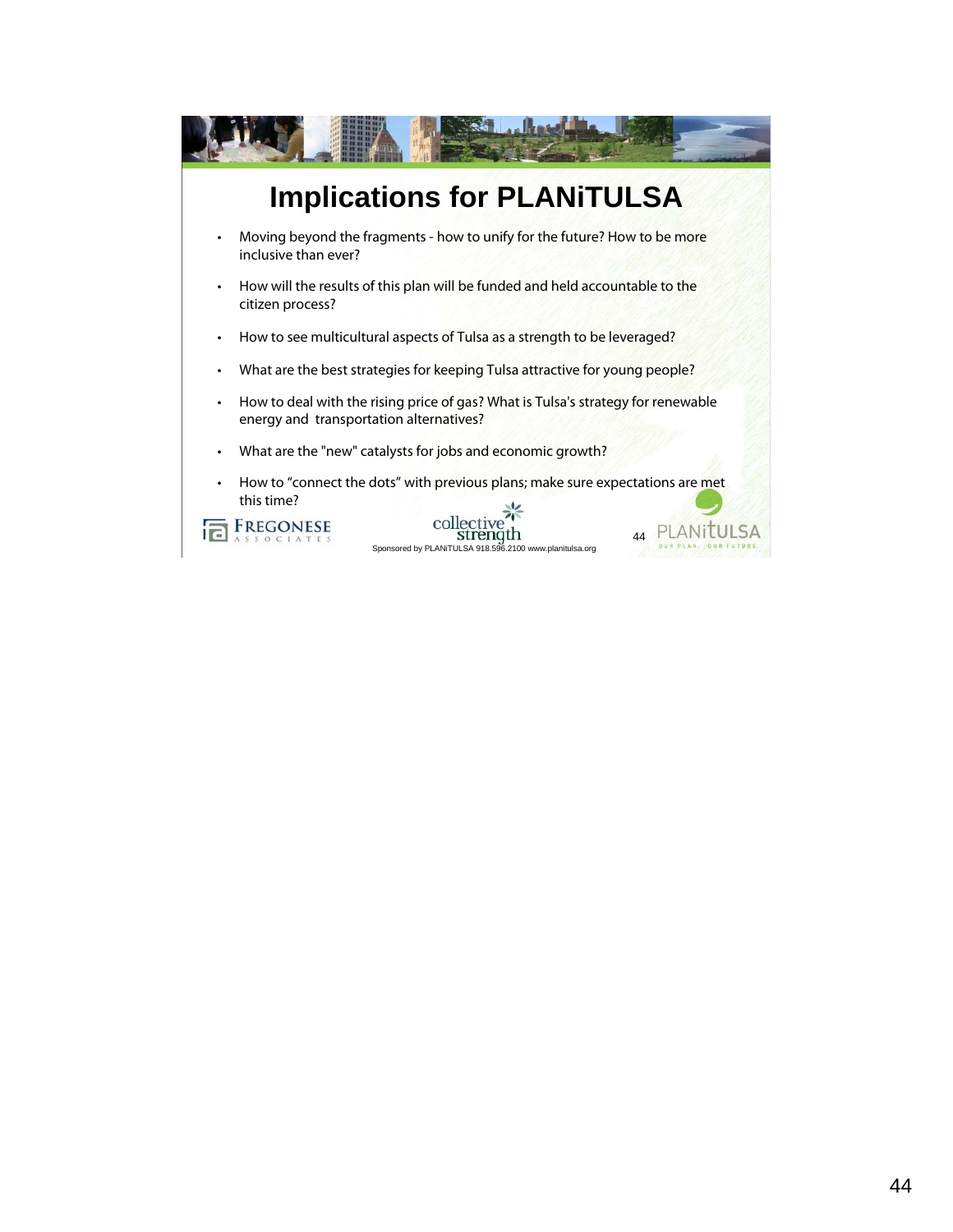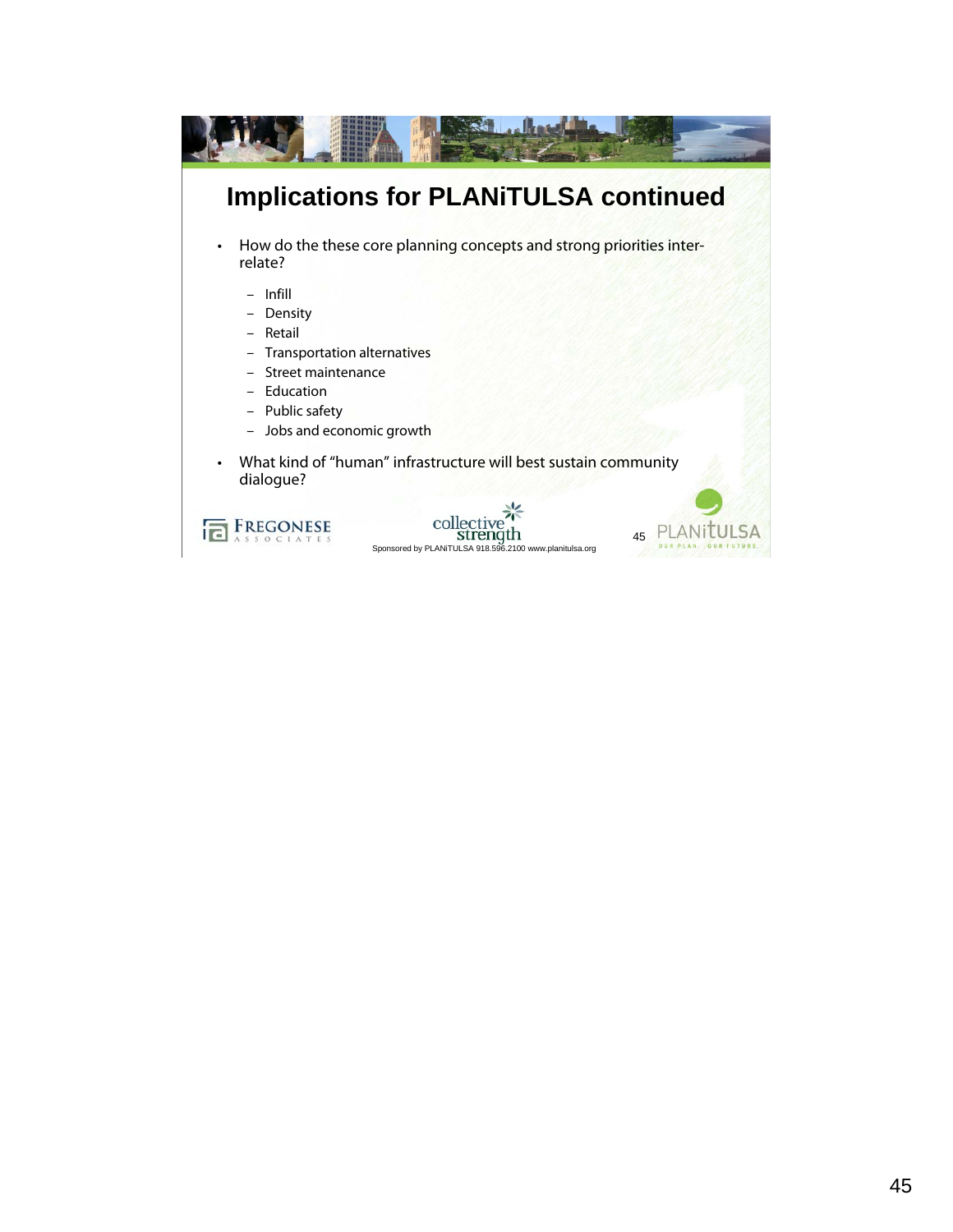